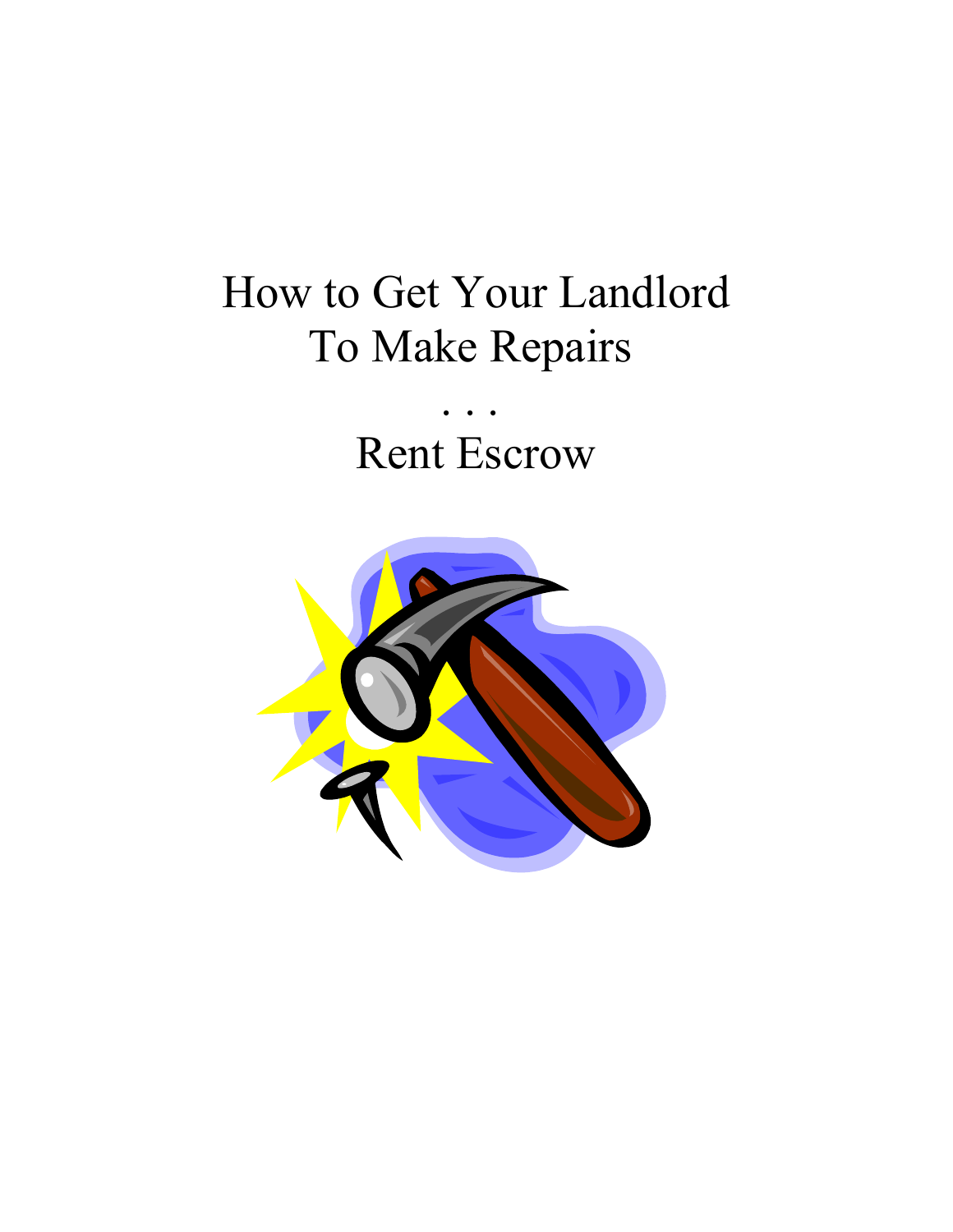#### **TABLE OF CONTENTS**

| Instructions for Completion of Notice of Landlord's Breach of Obligation 9                       |
|--------------------------------------------------------------------------------------------------|
|                                                                                                  |
|                                                                                                  |
| Instructions to Assist Completion of Application by Tenant to Deposit Rent with the Clerk  14    |
| Sample Application by Tenant to Deposit Rent with the Clerk  16                                  |
|                                                                                                  |
| Instructions to Assist Completion of Application for Reduction of Rent, Order to Repair, etc. 20 |
|                                                                                                  |
|                                                                                                  |
| 4/2011<br>©2011 Ohio State Legal Services Association®                                           |

P:\7-Publications\pamphlets2\rent escrow packet in full.wpd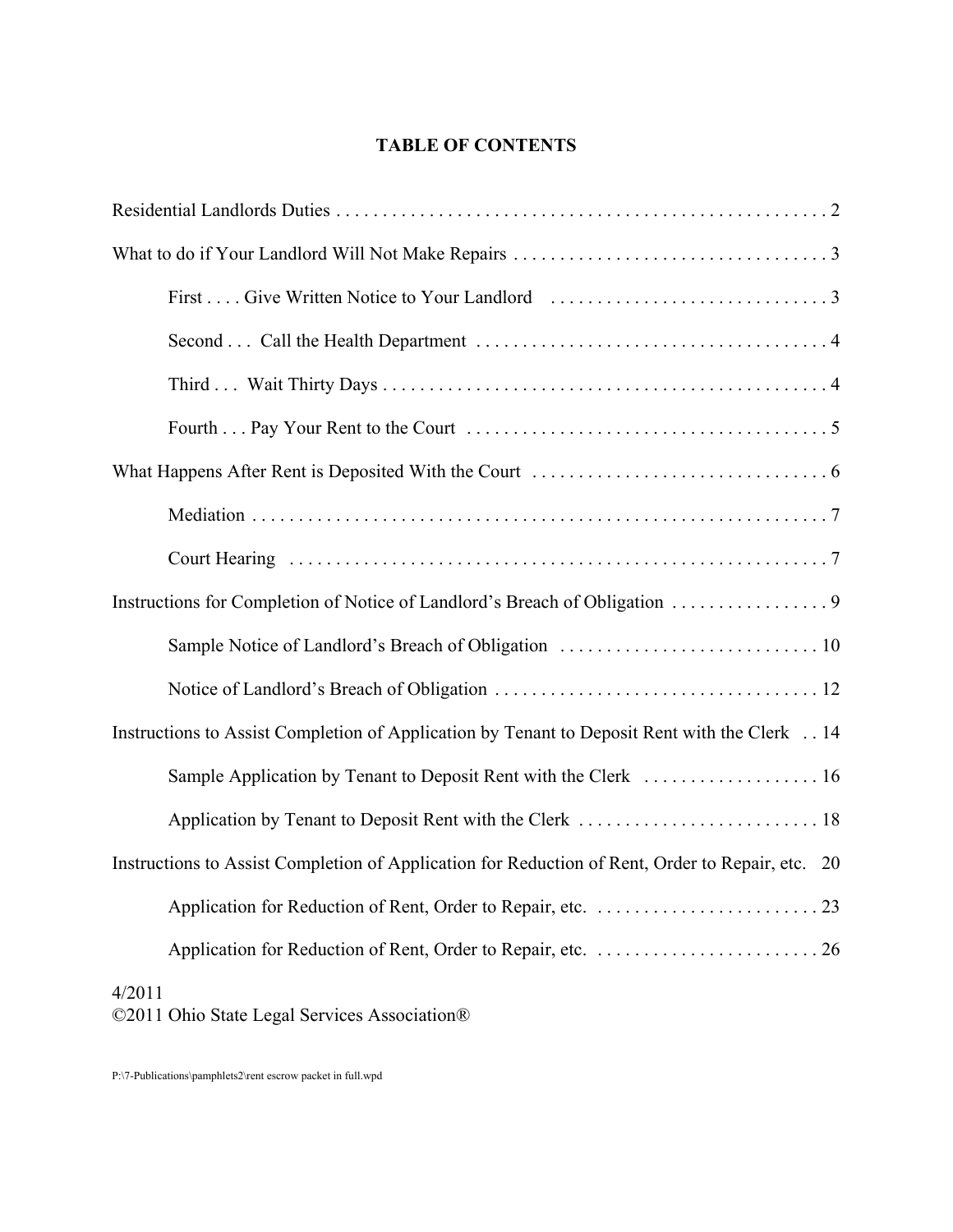#### **HOW TO GET YOUR LANDLORD TO MAKE REPAIRS**

If you want your landlord to fix something, you **must** follow the rules set out in the law. If you do not follow these rules carefully, you could be evicted for nonpayment of rent.

Residential landlords have a duty to fix:

- **O** Any problems with the housing that "materially affect" your health and safety" and violate local building, housing, or health and safety codes. (Such as: broken windows, roof leaks, peeling paint and plaster, mice, rats, roaches, rubbish in yard, lack of smoke detector or smoke detector)
- $\bullet$  Any problems with the housing that make it unliveable.
- ½ Any defects in the hallway or stairway that could pose a danger to you or your guests. (Such as: bad lighting in hallway or loose stairway bannister)
- **4** Any electrical, plumbing, sanitary, heating, ventilating, or air conditioning systems that are not working properly and pose a danger to you or your guests. (Such as: unsafe gas or electric heaters and appliances)
- **6** Plumbing or heating systems that are not working properly, leaving you without running water, hot water, or adequate heat - for any period of time.
- $\Theta$  Broken and unuseable garbage cans. (that are shared by four or more apartments in the same building)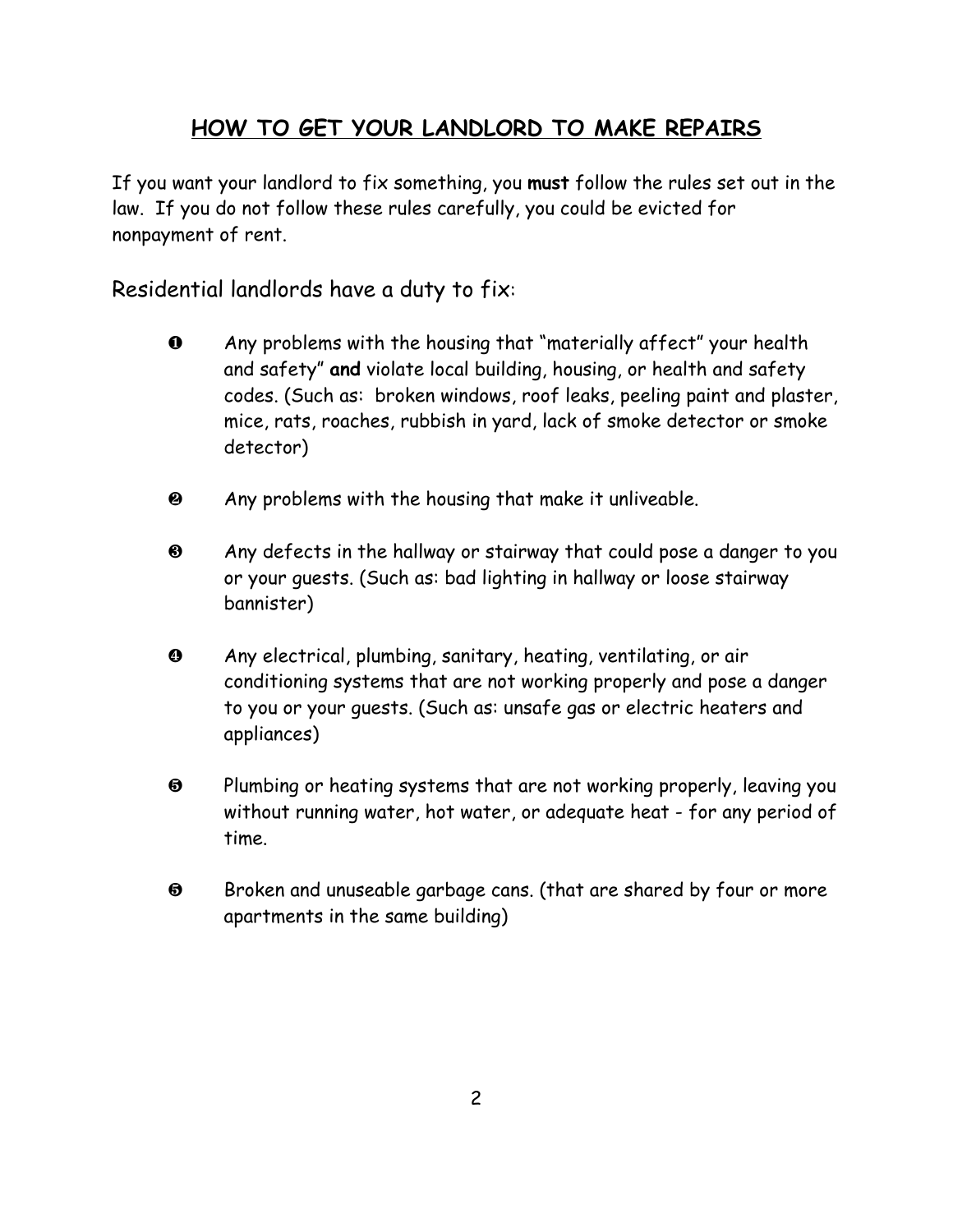If you ask your landlord to fix any problems or defects and he does not fix them, do the following things:

# First ...

Give a written notice or letter to the landlord. You can use the fill-in-theblank notice which is provided with this packet of materials or write your own. The notice should:

- $\bullet$  Tell in detail each problem you want fixed (the list should be specific, so that the landlord can use the list to fix each problem).
- $\odot$  Tell the landlord that he or she should fix minor problems within 30 days and major problems (emergencies such as lack of heat in winter) within 5 days.
- $\odot$  Tell the landlord what you will do if he or she does not fix the problems within 30 days, either:
	- $\rightarrow$  end your lease and move within 30 days from the date of the notice, or
	- $\rightarrow$  deposit your rent with the court AND

rask the court to order your landlord to make the repairs and lower the rent that you owe because you are living with the inconvenience of this defect/problem

OR

.ask the court to order your landlord to give you part of the rent money deposited with the court so that you can make repairs yourself.

- Ò Sign, date, and make a photocopy of the notice (you may need to give a copy of the notice to the court at a later date).
- $\Theta$  Deliver the notice to you landlord in person or by certified mail to the place where rent is normally paid. If you deliver the notice in person, bring a friend with you to witness the delivery. If you deliver the notice by certified mail, save the receipts.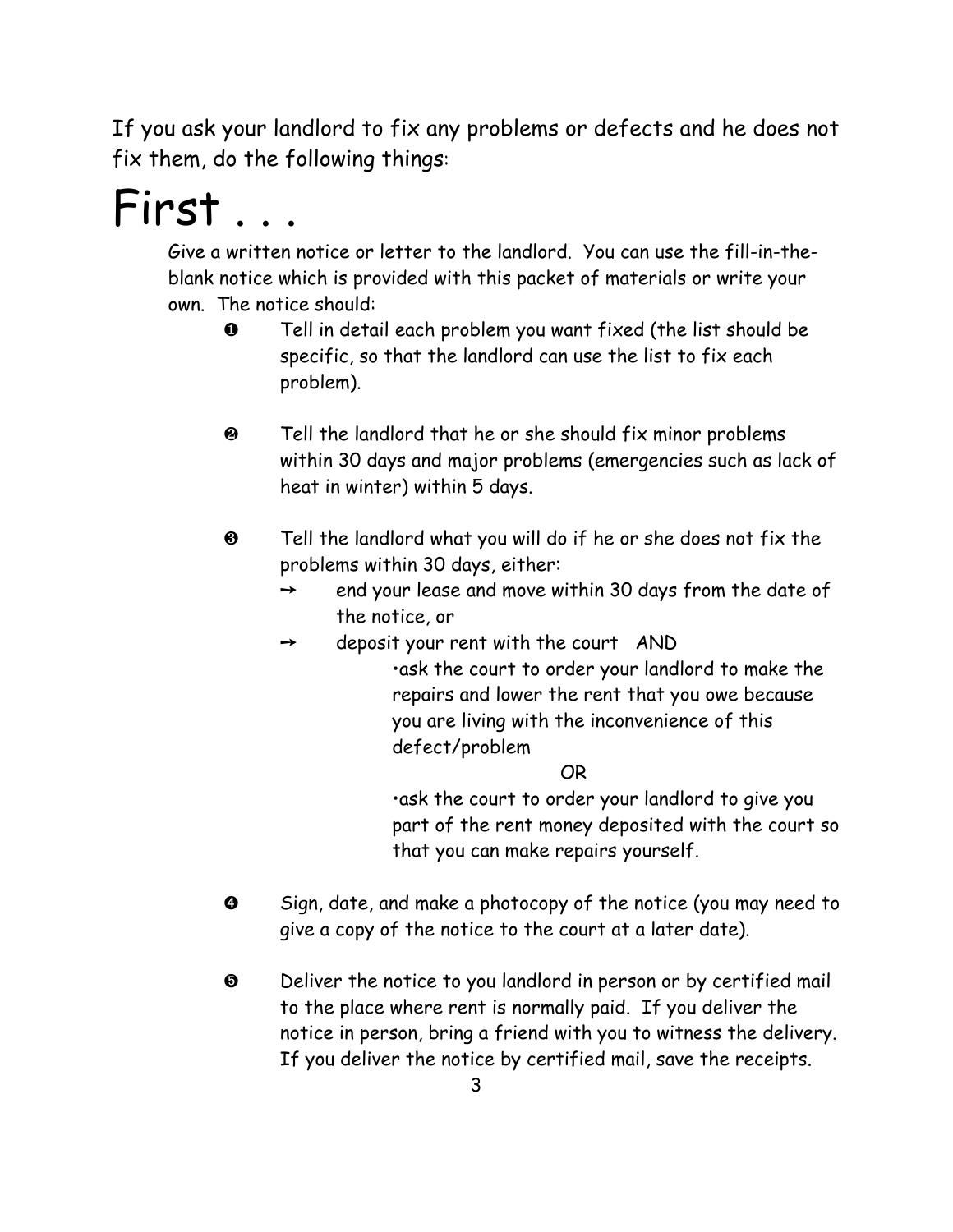## Second ...



**In addition to writing a notice**, if you think the defect or problem violates your local building, housing, or health and safety code, call the Housing Inspector or the Health Department for your town, city, or county. Ask that they inspect your apartment, write a report, and give you a copy of that report.





Wait until 30 days after you have delivered or mailed the notice, if your landlord still has not made any repairs, you can go to the court for help. **For most defects, you must wait until this 30 day period**

**has ended** before you can go to court.

**If the problem is serious** (lack of heat or hot water in the winter or no running water or electricity), **you only have to wait a reasonable time** (5 days) before you can go to court.

- **CAUTION**: Any rent that comes due within 30 days after delivery of the notice, **must** be paid to your landlord! If not, you will lose your claim in court and could be evicted for failure to pay rent.
- EXAMPLE If rent is due on the first of every month and you deliver your notice of defects/problems to your landlord on September 15, 30 days later would be October 15. The next month^s rent is due on October 1 which is before October 15, so you will need to pay October's rent to your landlord on Oct 1. Then you can deposit November^s rent with the Court on or after October  $15<sup>th</sup>$ .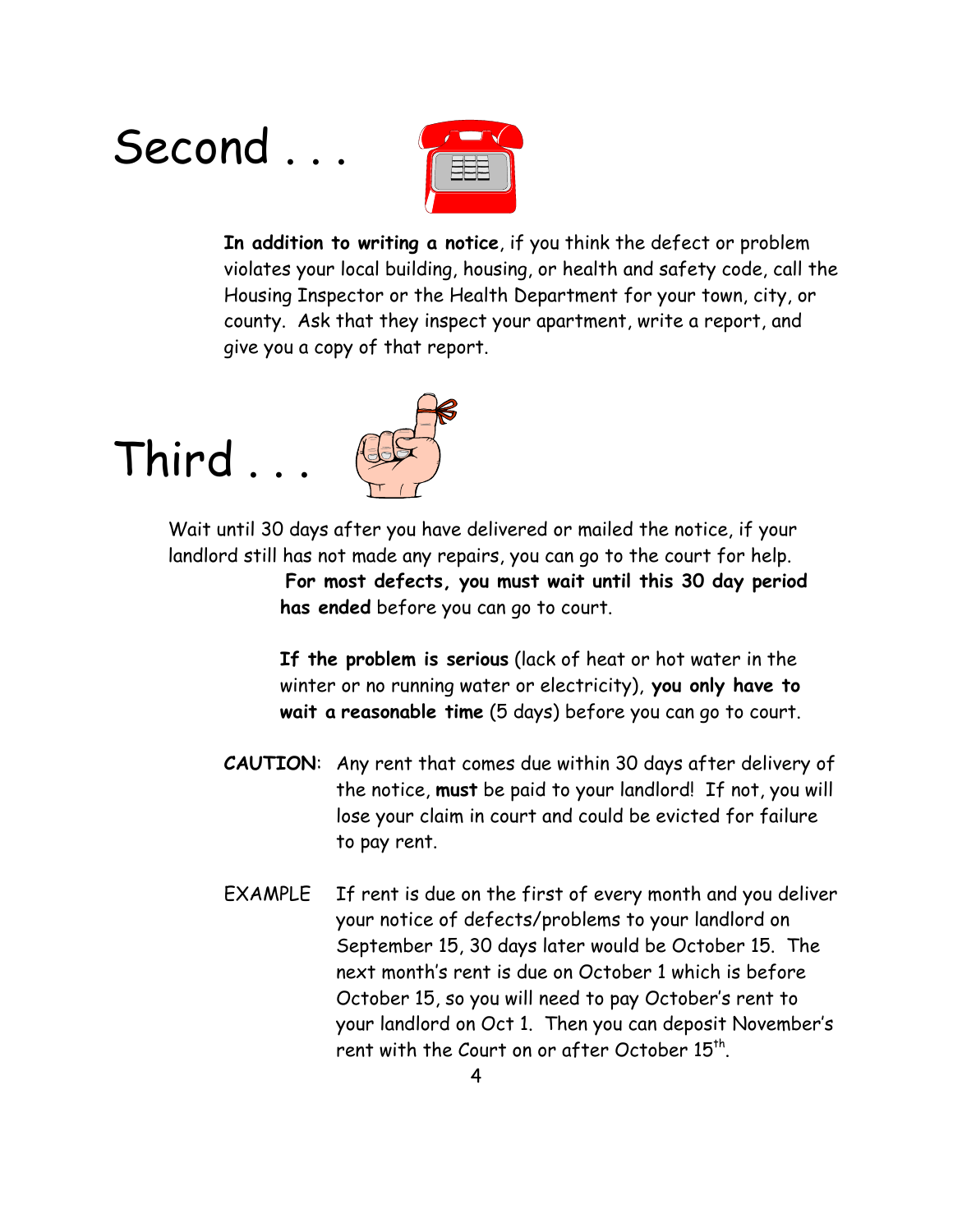# Fourth . . .



After 30 days have ended and on or sometime before the day that your next rent payment is due, go to the city courthouse with the full amount of next month's rent, a copy of the notice given to your landlord, and a copy of any certified mail receipts. Find the clerk of courts window or desk and tell the person at the desk that you want to "place your rent into escrow with the Court".

- $\rightarrow$  In some courts, the clerk will give you an "*Application by Tenant to* Deposit Rent with the Clerk". In the application, you must show that you sent a notice to your landlord and are current in your rent. A sample copy of a completed application is contained in this packet.
	- $\bullet$  Fill in the application and give it to the person behind the desk, with your rent money. Courts in Ohio do different things at this point.

Some courts will take your money with the application and put it into a special account set aside for rent escrow.

Some will not allow you to deposit money until the judge has approved your application. Call the court each morning and ask if your application has been approved. When it is approved, bring your rent money to the court and they will put it into a special account set aside for rent escrow.

- ¼ Be sure to **get a receipt for the deposit** and a **copy of the completed application**.
- $\rightarrow$  In other courts, the clerk will simply take your money and a copy of the notice and certified mail receipts. Once again, be sure to get a receipt.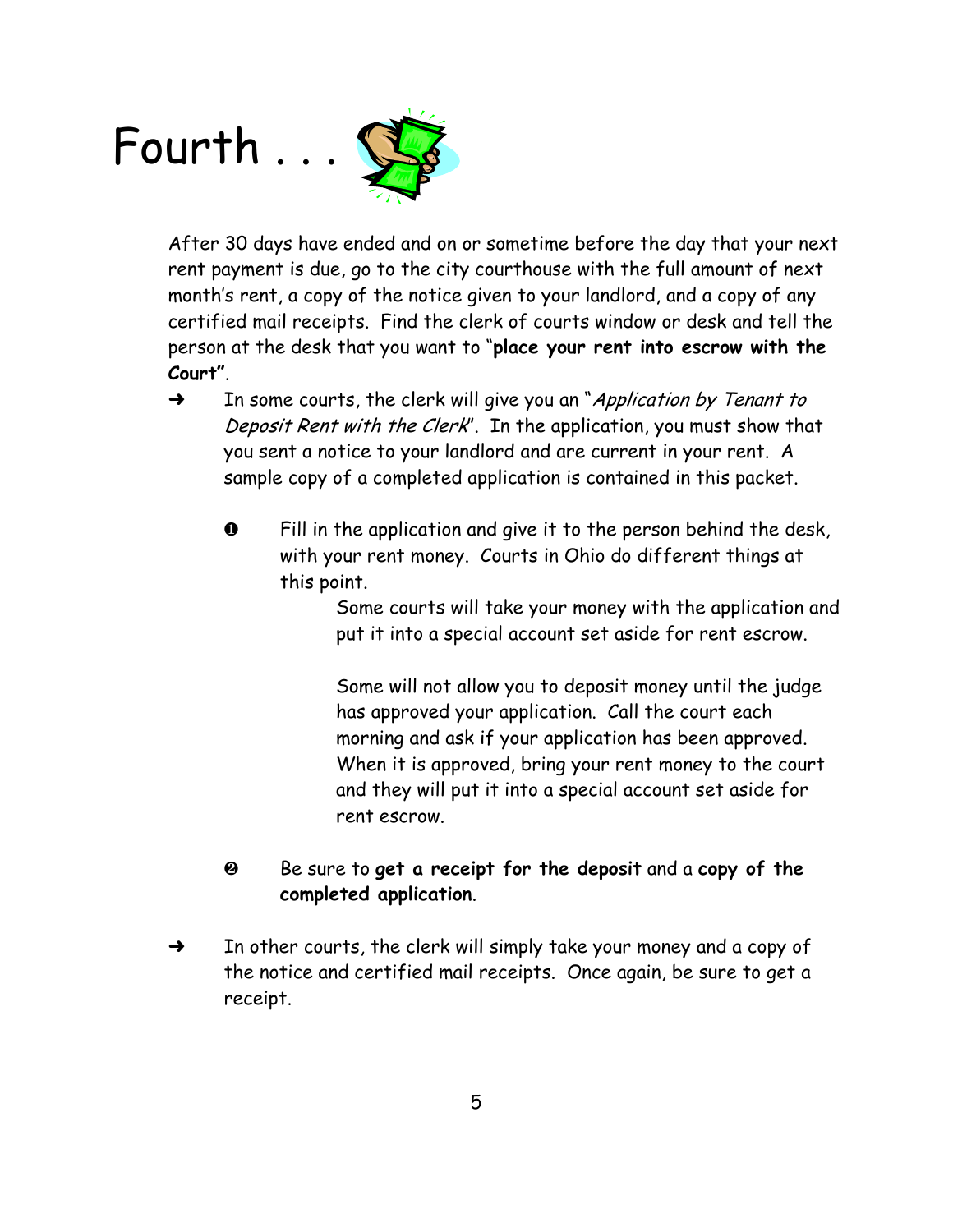#### **What Happens After Rent is Deposited With the Court**

Ask the clerk of court what will happen next and what you need to do to get a hearing before the court.

- $\bullet$  In some courts, a copy of the application will be sent to your landlord and the clerk will automatically set a date for a hearing. (Depending upon your court, this hearing could be in court or set for mediation). The court will send you a paper letting you know the date of your hearing. If you do not hear from the court within 10 days, call to see what has happened or go to step 2.
- <sup>2</sup> If a hearing is not automatically set, you should file a "Motion for Rent Abatement and Order to Repair" at the same time that you deposit rent with the court. You can use the fill-in-the-blank motion which is provided with this packet of materials or prepare your own. Follow the instructions which are included in this packet. In the motion, you can ask for the following things by checking the proper boxes:
	- $\rightarrow$  A court order requiring your landlord to make the requested repairs
	- $\rightarrow$  A court order allowing you to pay less in rent until repairs are made.
	- A court order allowing you to use the rent deposited to make the repairs yourself.



**What to do when your next rent payment comes due?** Pay it to the Clerk of Court! This is very important. Remember, every time your rent is due, you must pay it to the Clerk of Courts and get a receipt showing that you paid. Save the receipts. If you do not pay your rent to the court on the date it is due, you risk losing your case.

**What to do when your landlord fixes everything you complained about?** Stop paying your rent to the Court and begin paying it to your landlord. \*\*\*\*\*\*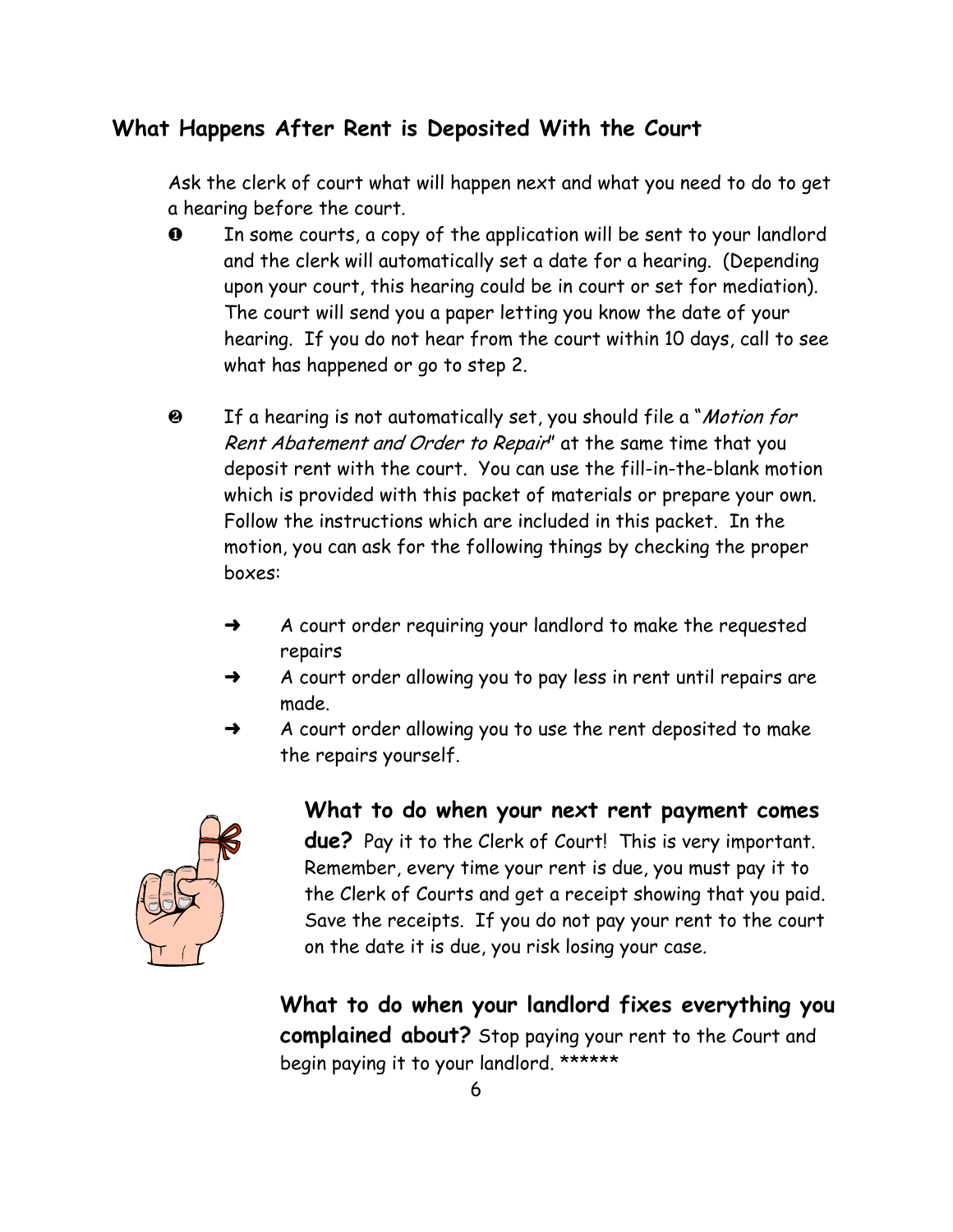

MEDIATION: Voluntary process where landlord and tenant meet in the presence of a third person ("mediator") to see if they can come to some agreement. You do not have to participate in mediation, but you should consider going. If your landlord does not show up for mediation, you can reschedule or ask for a court hearing. If your landlord does show up and you both reach an agreement, it will become final and the case will come to an end. If you do not reach an agreement, the case will be set for a hearing before the judge.

#### COURT HEARING:



What to bring with you:

- » a copy of the notice sent to you landlord and any certified mail receipts,
- $\odot$  any witnesses who came with you when you delivered the notice or have seen the defects or problems that need repair,
- $\theta$  a copy of the receipts showing that you deposited money with the court,
- ¾ any photographs or documentation that you made of the defects or problems that need to be fixed, and
- $\Theta$  any reports from building or health department inspectors.

What happens: At the hearing, each side is given a chance to tell their side of the story to the judge. Then the judge will make a decision - either giving the rent to your landlord or ordering your landlord to make repairs and/or that your rent be lowered until such repairs are made. When the judge asks you to proceed, tell him or her the following:

- $\bullet$  your name and that you are a renter;
- **2** the address of the place that you rent and how long you have rented there;
- **8** the name of your landlord;
- ¾ the problems or defects that you are complaining about (show photos if you have them) and how these problems threaten your health or safety and have caused you inconvenience;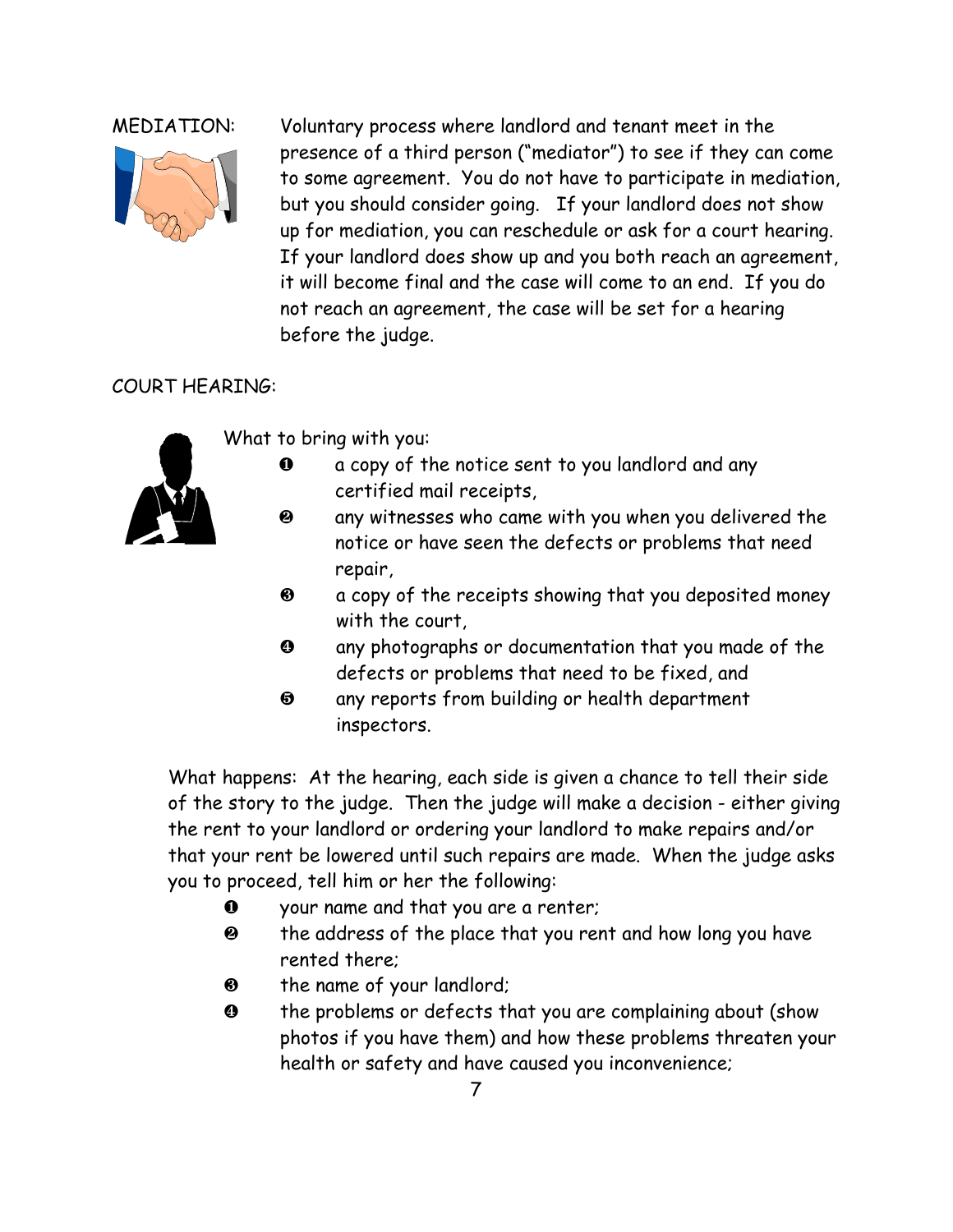| $\boldsymbol{\Theta}$ | that you told your landlord in writing what these problems are   |
|-----------------------|------------------------------------------------------------------|
|                       | and the date on which you delivered such notice (if you had a    |
|                       | witness to the delivery ask the witness to state their name and  |
|                       | tell that they went with you to make the delivery);              |
| $\bf \bm \Theta$      | that thirty days have passed since you delivered that notice and |
|                       | your landlord has yet to fix these problems,                     |
| 0                     | that you are current in your rent;                               |
| $\bf \odot$           | that you have deposited rent with the court and for how many     |
|                       | months you have done this;                                       |
| $\boldsymbol{\Theta}$ | that you are asking the court to order any or all of the         |
|                       | following: your landlord to make repairs, rent abatement         |
|                       | (reduction of your rent by a certain amount until the landlord   |
|                       | makes the necessary repairs), or use of rent money to make       |
|                       | repairs yourself.                                                |

Don^t forget to fill out the evaluation form contained at the end of this packet and send it to the address listed. We need to hear from you. Tell us what you thought was helpful or not so helpful about this packet.

P:\7-Publications\pamphlets2\rent escrow packet in full.wpd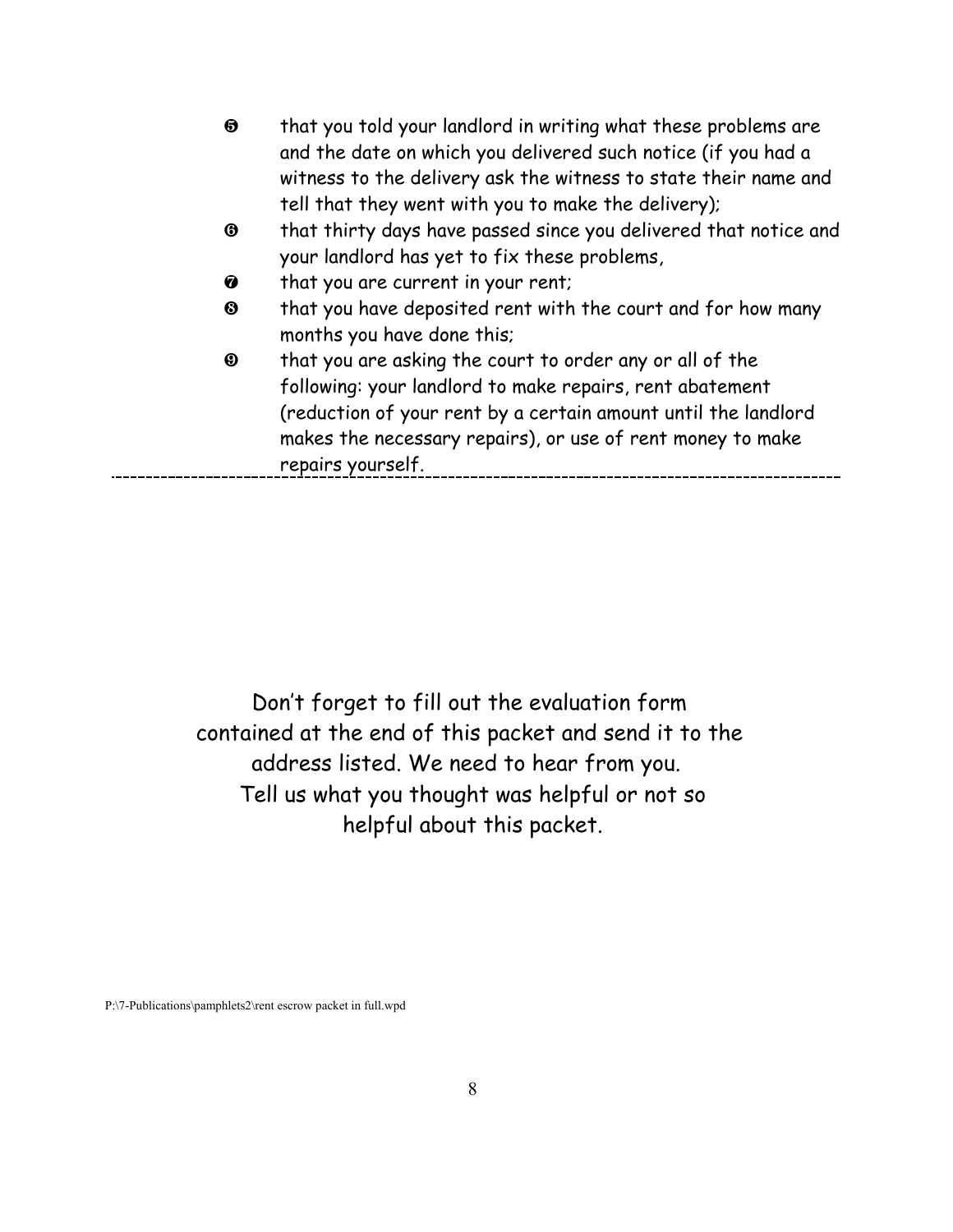Instructions for Completion of Notice of Landlord^s Breach of Obligation

USE A BLUE OR BLACK PEN TO FILL IN ALL COURT FORMS. PRINT NEATLY AND CLEARLY. THE COURT WILL NOT ACCEPT YOUR PAPERS IF THEY ARE SLOPPY OR CANNOT BE EASILY READ.

AFTER YOU FILL IN THIS FORM, MAKE TWO COPIES FOR YOURSELF. KEEP ONE OF THESE COPIES FOR YOUR FILES AND THE OTHER WILL BE GIVEN TO THE COURT. DELIVER THE ORIGINAL COMPLETED NOTICE TO YOUR LANDLORD IN PERSON OR SEND IT BY CERTIFIED MAIL TO THE ADDRESS WHERE YOU NORMALLY PAY YOUR RENT.

At the  $\bf{0}$  print your name (first and then last) and address where you currently live (street, city, state, zip code).

At the  $\Theta$  print your landlord's name and current address.

At the  $\Theta$  print the address of the property you are currently renting.

At the  $\Phi$  write the date (day, month, and year) by which you need emergency problems (lack of heat or hot water) to be repaired. Five days from the date you are giving this Notice to your landlord is normally sufficient.

At the  $\Theta$  list the emergency problems that need to be repaired immediately.

At the  $\Theta$  write the date (day, month, and year) that is 30 days from the date you give this Notice to your landlord.

At the  $\odot$  list the nonemergency problems that need to be repaired before this thirty day period is up.

At the <sup>®</sup> write the name of the Court where you will deposit your rent.

At the  $\Theta$  sign your name.

At the  $\Phi$  write the date (day, month, and year) on which you delivered or mailed this Notice to your landlord.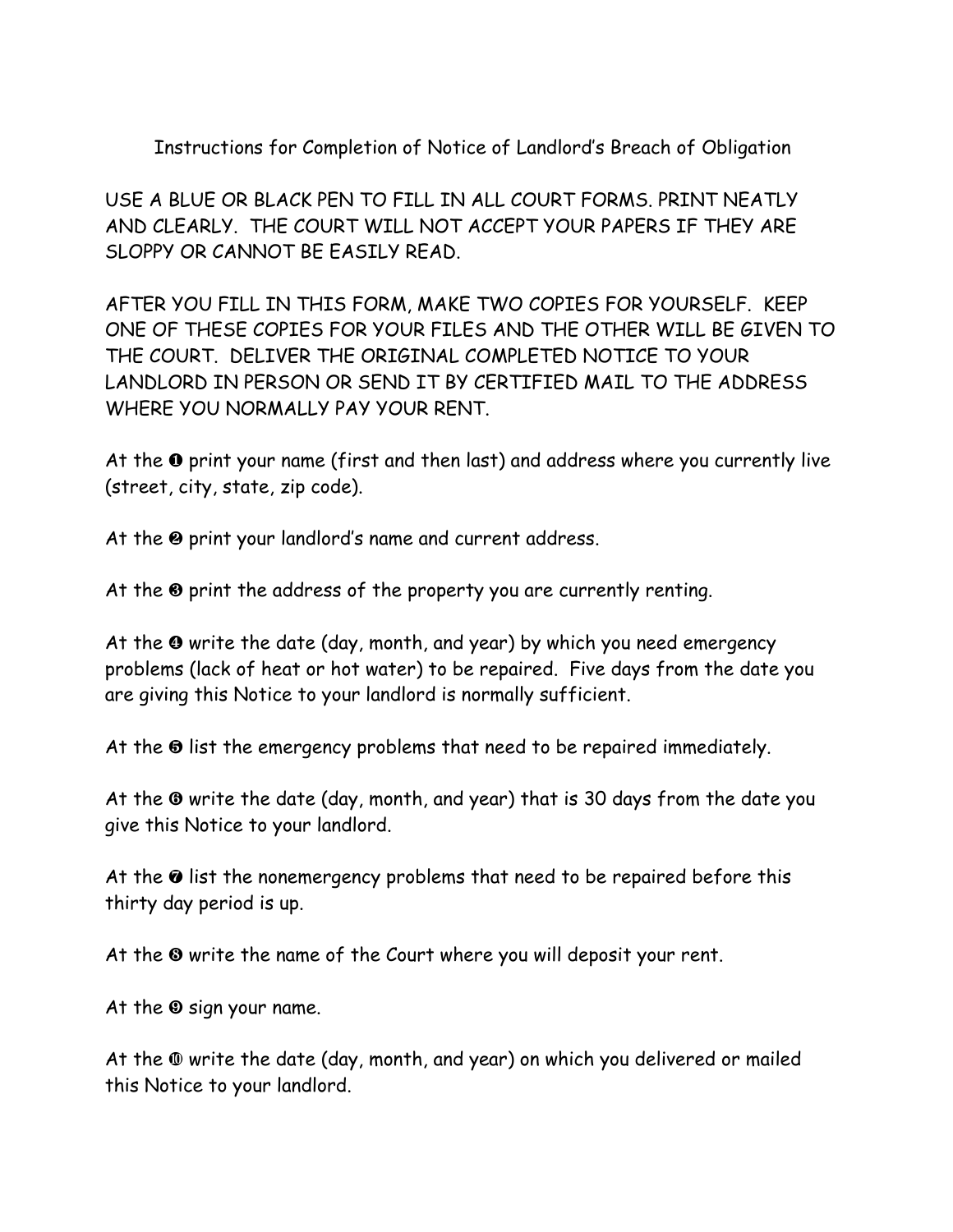#### **Notice of Landlord's Breach of Obligation**

| To: |                                | From:<br>2                   |  |
|-----|--------------------------------|------------------------------|--|
|     |                                |                              |  |
|     | (name and address of landlord) | (name and address of tenant) |  |

This Notice is to inform you that you have breached you obligations under O.R.C. §3733.10 or §5321.04 and our rental agreement, as the owner/agent or park operator of the dwelling located at:



The following conditions need immediate attention and must be corrected by \_\_\_\_\_\_\_\_\_¾\_\_\_\_\_\_\_\_\_\_. (Fill in blank with any reasonable amount of time. This is only meant to be used in emergency situation such as having inadequate heat or hot water in the winter).

The following conditions must be corrected within thirty (30) days on or before  $\bullet$   $\qquad$  : (30 days from date mailed)

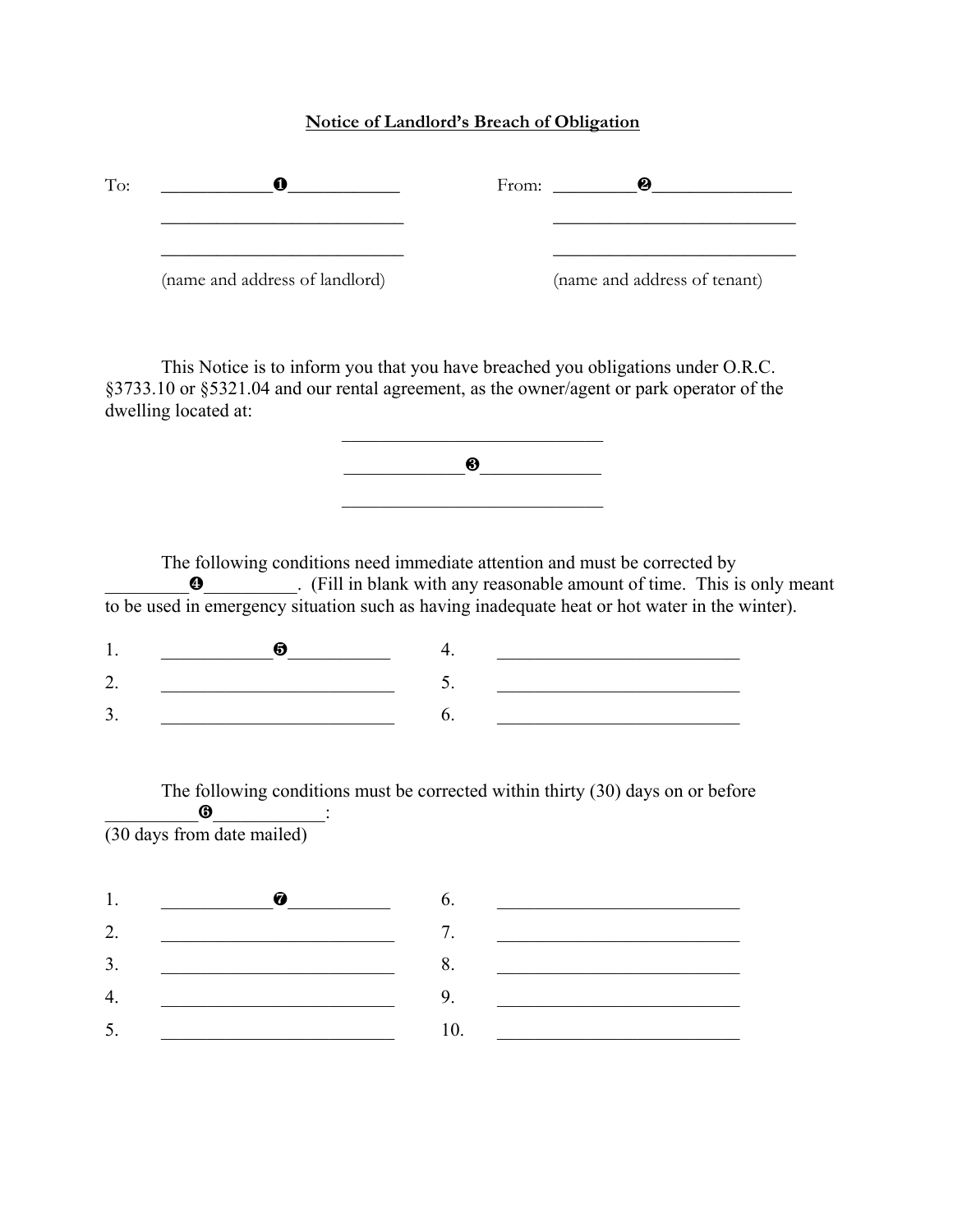If the necessary steps are not taken to correct the above conditions within the time periods indicated above, I will do one or more of the following:

- 1. Deposit my rent money with the Clerk of  $\qquad \qquad \bullet$  Court.
- 2. Apply for a court order directing you to correct the above conditions.
- 3. Apply for a court order reducing my rent until you correct such conditions.
- 4. Apply for a court order permitting me to use the rent money to correct these conditions.
- 5. Terminate our rental agreement pursuant to O.R.C. Section 5321.07.

\_\_\_\_\_\_\_\_\_\_\_\_\_\_Ã\_\_\_\_\_\_\_\_\_\_\_\_\_ \_\_\_\_\_\_\_\_\_\_\_\_\_\_Ä\_\_\_\_\_\_\_\_\_\_\_\_\_\_\_\_\_ (Tenant's Signature) (Date mailed or delivered to Landlord)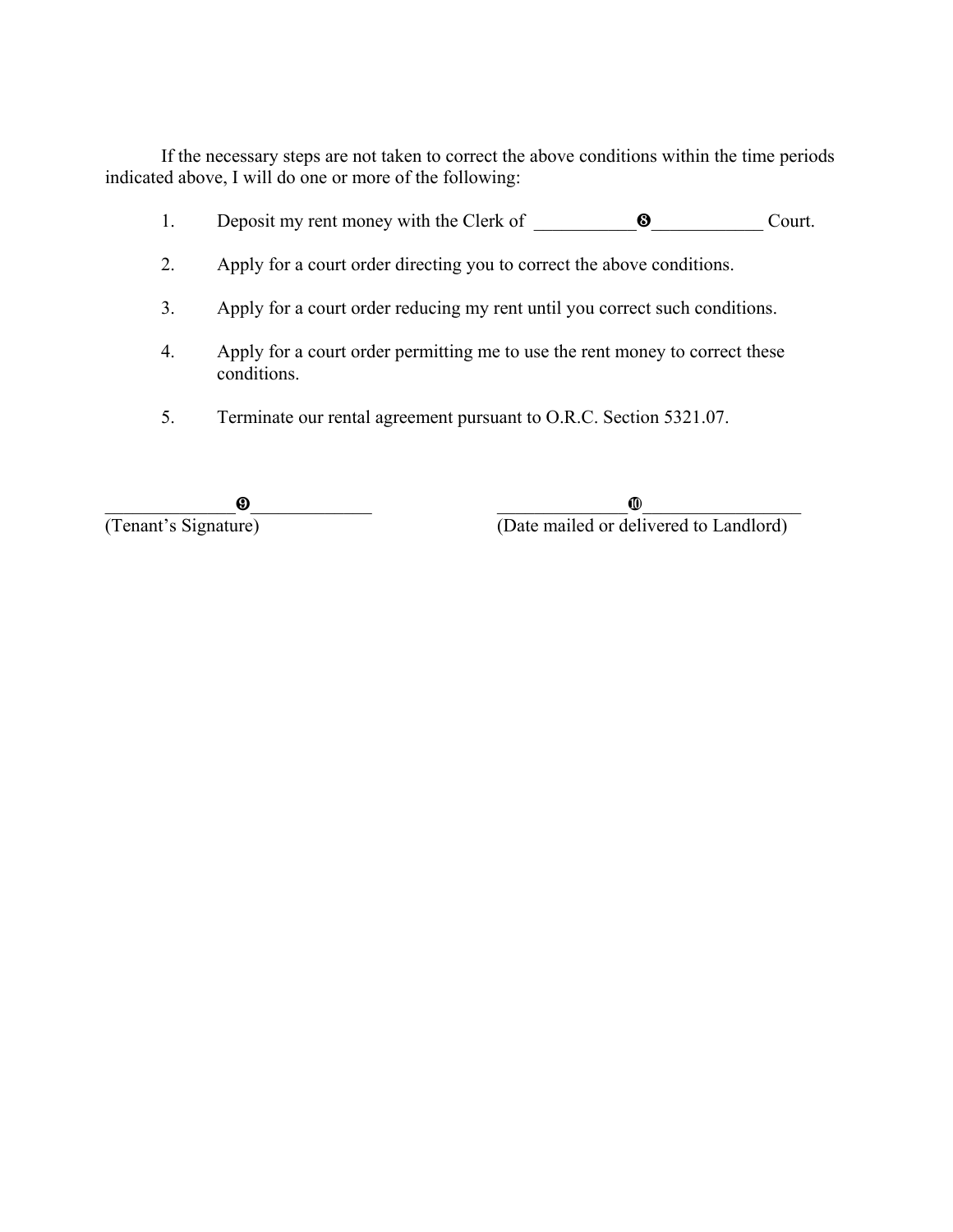#### **Notice of Landlord's Breach of Obligation**

| To: |                                |                              |
|-----|--------------------------------|------------------------------|
|     | (name and address of landlord) | (name and address of tenant) |

This Notice is to inform you that you have breached your obligations under O.R.C. §3733.10 or §5321.04 and our rental agreement, as the owner/agent or park operator of the dwelling located at:

The following conditions need immediate attention and must be corrected by \_\_\_\_\_\_\_\_\_\_\_\_\_\_\_\_\_\_\_. (Fill in blank with any reasonable amount of time. This is only meant to be used in emergency situation such as having inadequate heat or hot water in the winter).

 $\mathcal{L}_\text{max}$ 

 $\overline{\phantom{a}}$  , where  $\overline{\phantom{a}}$  , where  $\overline{\phantom{a}}$  , where  $\overline{\phantom{a}}$ \_\_\_\_\_\_\_\_\_\_\_\_\_\_\_\_\_\_\_\_\_\_\_\_\_\_\_\_

The following conditions must be corrected within thirty (30) days on or before

 $\mathcal{L}_\text{max}$  and  $\mathcal{L}_\text{max}$  and  $\mathcal{L}_\text{max}$ (30 days from date mailed)

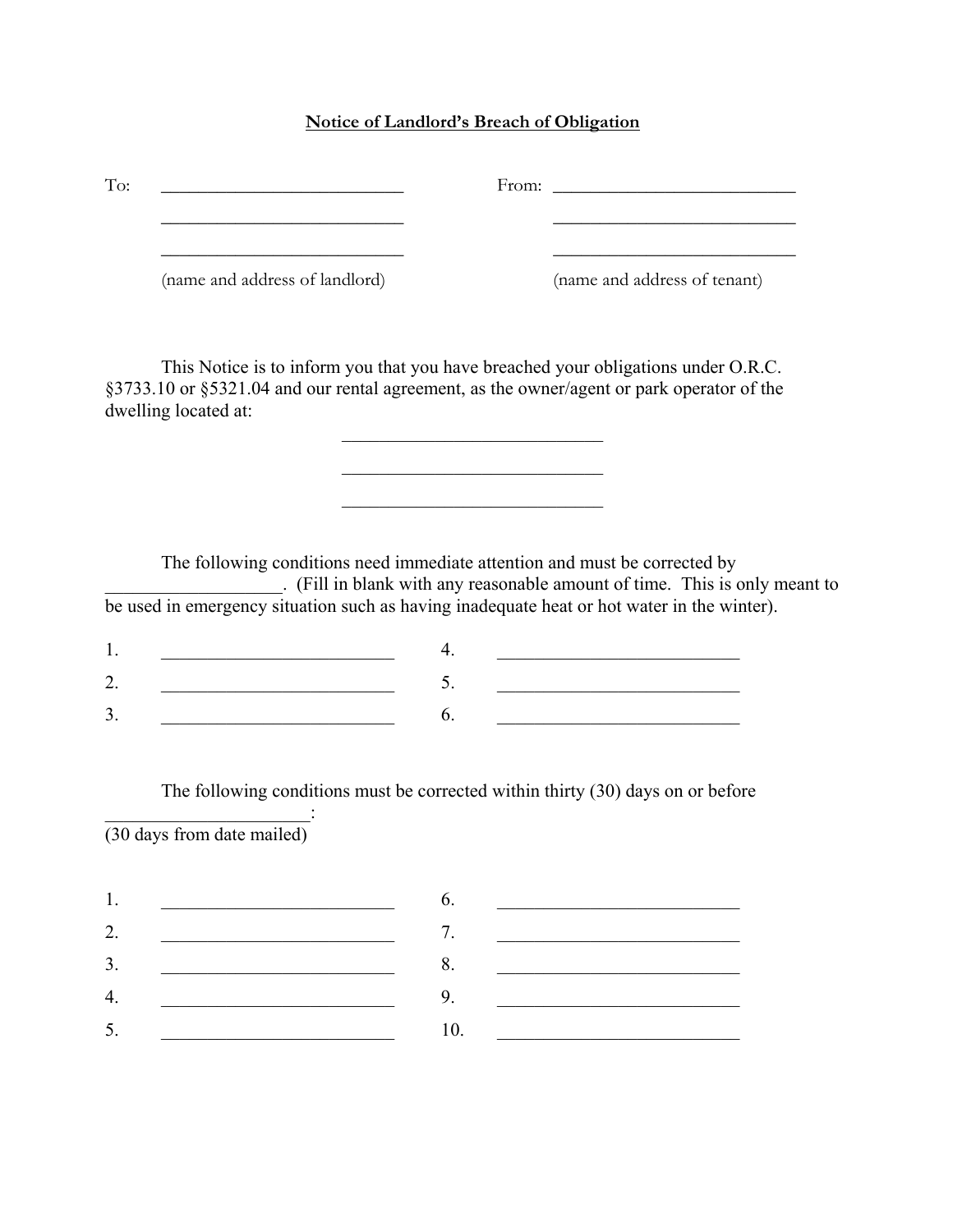If the necessary steps are not taken to correct the above conditions within the time periods indicated above, I will do one or more of the following:

- 1. Deposit my rent money with the Clerk of \_\_\_\_\_\_\_\_\_\_\_\_\_\_\_\_\_\_\_\_\_\_\_\_ Court.
- 2. Apply for a court order directing you to correct the above conditions.
- 3. Apply for a court order reducing my rent until you correct such conditions.
- 4. Apply for a court order permitting me to use the rent money to correct these conditions.
- 5. Terminate our rental agreement pursuant to O.R.C. Section 5321.07.

 $\mathcal{L}_\text{max}$  , and the contribution of the contribution of the contribution of the contribution of the contribution of the contribution of the contribution of the contribution of the contribution of the contribution of t

(Tenant's Signature) (Date mailed or delivered to Landlord)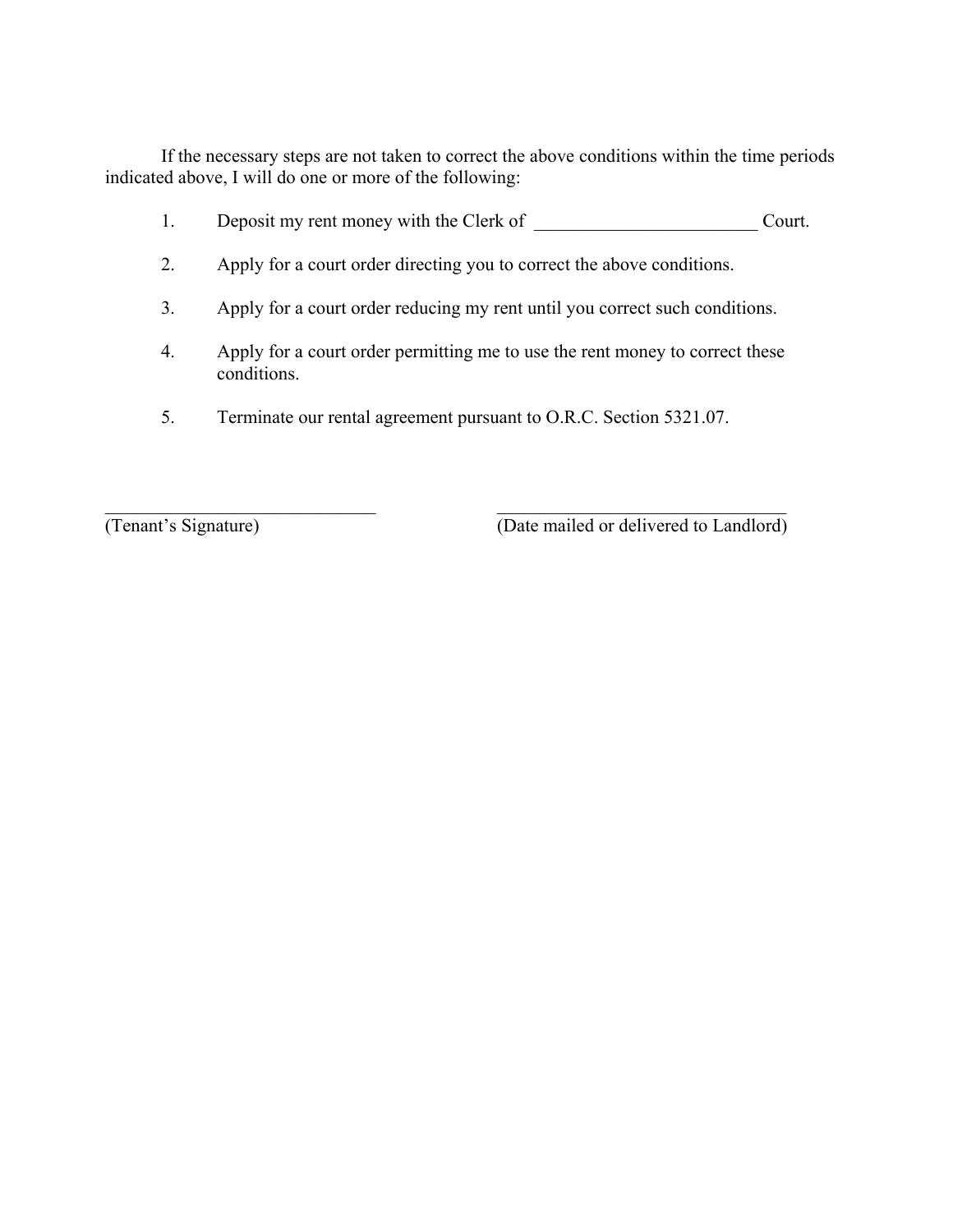#### **Instructions to Assist Completion of Application by Tenant to Deposit Rent with the Clerk**

USE A BLUE OR BLACK PEN TO FILL IN ALL COURT FORMS. PRINT NEATLY AND CLEARLY. THE COURT WILL NOT ACCEPT YOUR PAPERS IF THEY ARE SLOPPY OR CANNOT BE EASILY READ.

AFTER YOU FILL IN THIS FORM, STAPLE TO THE BACK OF THE FORM, A COPY OF THE NOTICE LETTER THAT YOU SENT TO YOUR LANDLORD TELLING HIM/HER OF THE PROBLEMS AND HIS/HER OBLIGATION TO MAKE REPAIRS.

MAKE FOUR COPIES OF THE FORM AND THE ATTACHED NOTICE. GIVE ALL COPIES TO THE CLERK OF COURT. THE CLERK WILL STAMP ALL THE COPIES, FILL IN THE BOTTOM PART OF THE FORM ENTITLED "NOTICE TO LANDLORD OR AGENT?, RETURN ONE COPY TO YOU, AND SEND A COPY OF THE FORM TO YOUR LANDLORD. MAKE SURE THAT YOU GET A COPY OF THE COMPLETED APPLICATION!

#### **Application by Tenant to Deposit Rent with Clerk**

At the  $\mathbf 0$  write the name of the Court where you have escrowed your rent.

At the  $\Theta$  write the name of the County in which the Court is located.

Leave  $\Theta$  blank - the Clerk will fill in a case number for you.

At the  $\odot$  print your name (first and then last) and address where you are currently living or can be reached (street, city, state, zip code).

At the  $\Theta$  print your landlord's name and current address.

At the  $\Theta$  write the phone number where you can currently be reached.

At the  $\odot$  write a phone number where your landlord can currently be reached.

At the  $\Theta$  write today's date.

At the  $\Theta$  sign your name.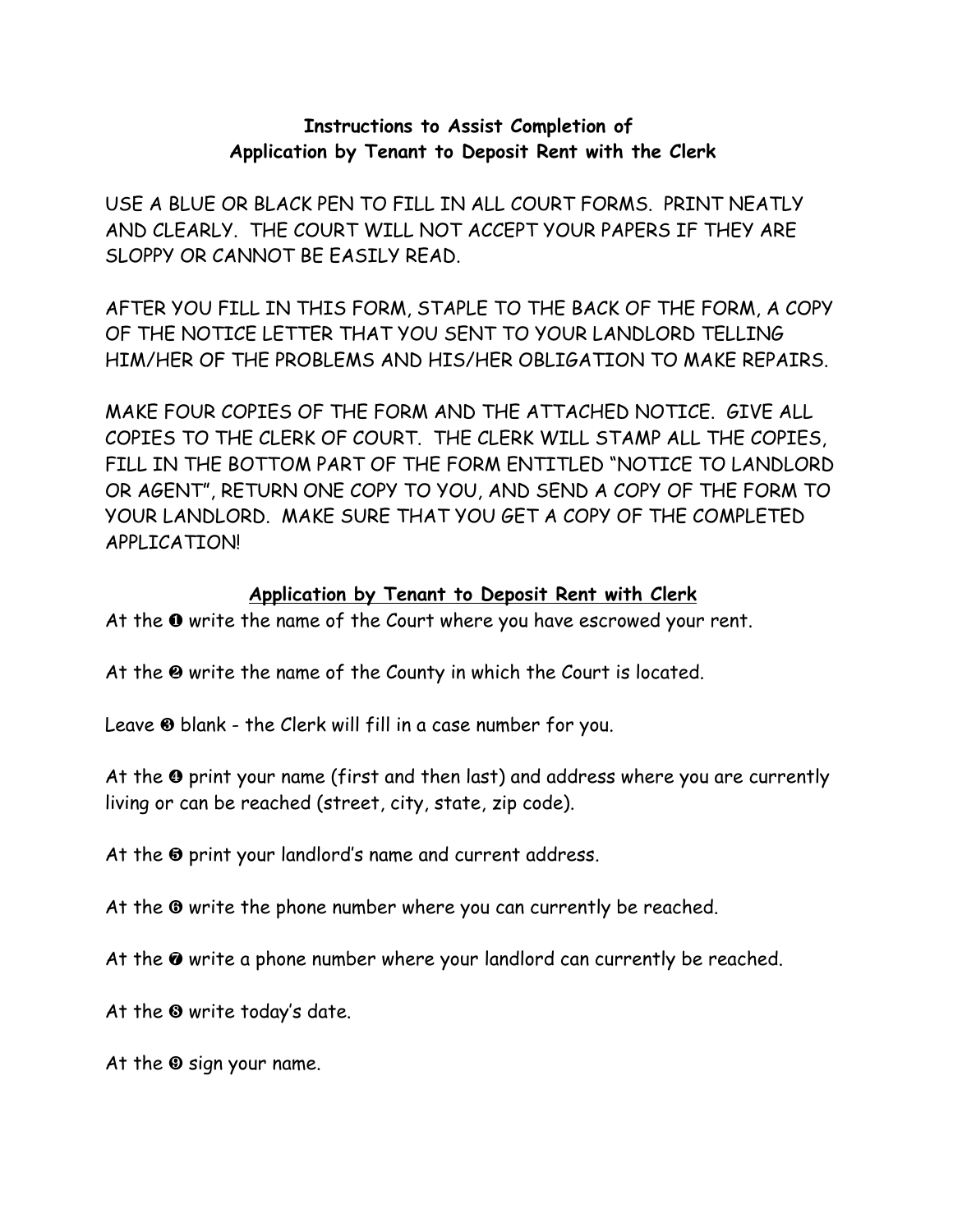#### **Affidavit in Support of Application**

- 2. Put a check mark on one of the two lines. If you gave written notice to your landlord check the first line, if you were unable to give written notice, check the second line.
- 3. At the  $\Phi$  write the amount of rent that you pay each month. At the  $\Theta\Theta$ write the date of the month on which your rent payments are due.

At the  $00$  write the date of the month on which you completed this form.

At the  $\bullet\bullet$  write the month in which you completed this form.

At the <sup>OO</sup> write the year in which you completed this form.

At the  **sign your name.** 

Leave <sup>O</sup>O and the bottom part of the form (Notice to Landlord or Agent) blank and the clerk will fill it in for you.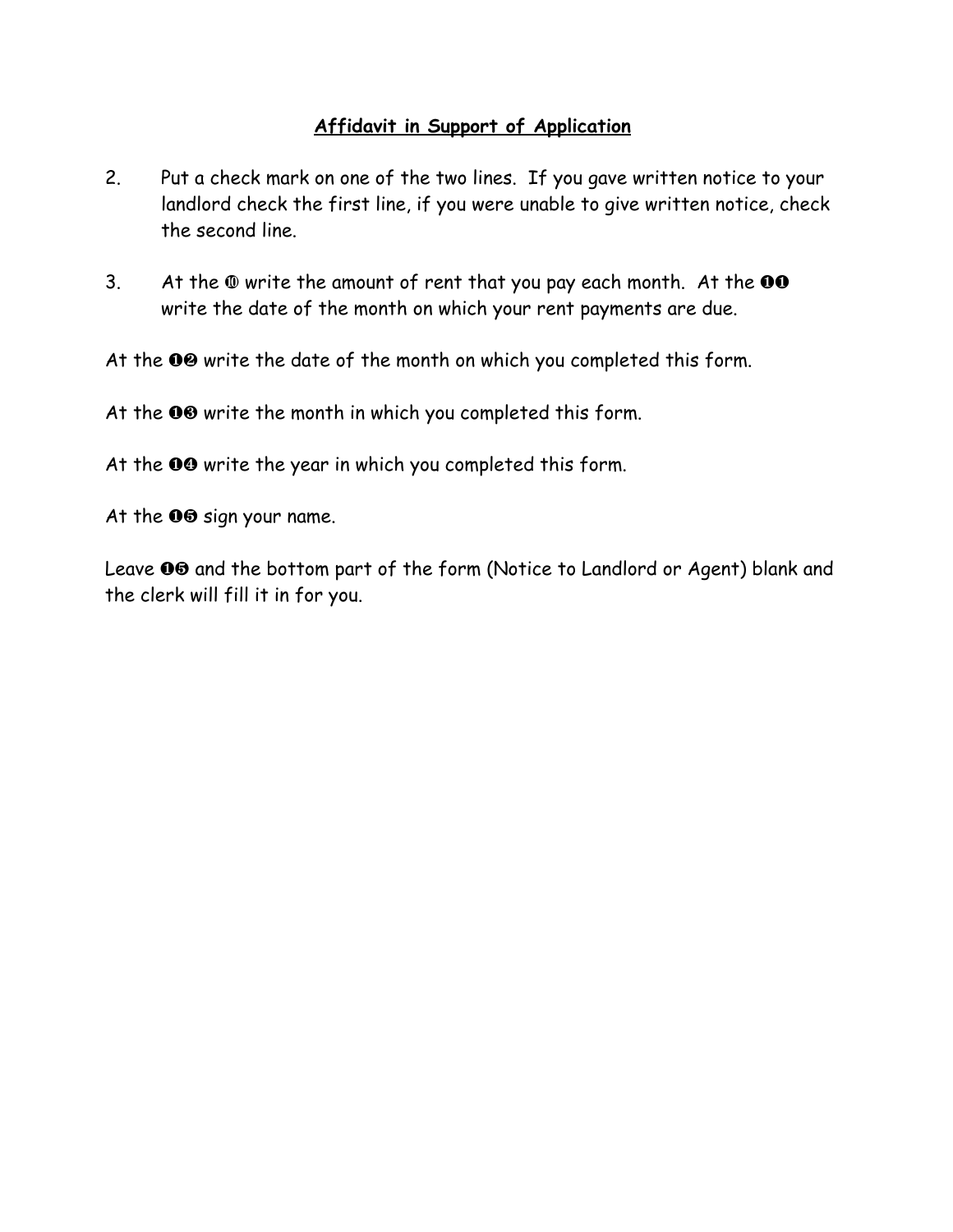|                                                                                               | In the <b>O</b> County Municipal Court                                                                                                                                                                                                                                                                                                                                                                                                                                                                                                      |
|-----------------------------------------------------------------------------------------------|---------------------------------------------------------------------------------------------------------------------------------------------------------------------------------------------------------------------------------------------------------------------------------------------------------------------------------------------------------------------------------------------------------------------------------------------------------------------------------------------------------------------------------------------|
|                                                                                               | <b>Application by Tenant to Deposit Rent with the Clerk</b>                                                                                                                                                                                                                                                                                                                                                                                                                                                                                 |
|                                                                                               | $\cos N$ o. $\qquad \qquad \bullet$                                                                                                                                                                                                                                                                                                                                                                                                                                                                                                         |
| Name and Address of Tenant                                                                    | Name and Address of Landlord or Agent                                                                                                                                                                                                                                                                                                                                                                                                                                                                                                       |
| $\bullet$ . The set of $\bullet$ is the set of $\bullet$                                      |                                                                                                                                                                                                                                                                                                                                                                                                                                                                                                                                             |
| Telephone No: 0                                                                               |                                                                                                                                                                                                                                                                                                                                                                                                                                                                                                                                             |
| landlord, with the Clerk of the captioned Court. (O.R.C. $\S$ 3733.10 or $\S$ 5321.07(B)(1)). | By filling out this form, I am applying to deposit all rent that is currently due and becomes due to my                                                                                                                                                                                                                                                                                                                                                                                                                                     |
| Date $\qquad \qquad \bullet$                                                                  | $Signal: \qquad \qquad \bullet$                                                                                                                                                                                                                                                                                                                                                                                                                                                                                                             |
|                                                                                               | <b>Affidavit(Information) in Support of Application</b>                                                                                                                                                                                                                                                                                                                                                                                                                                                                                     |
| provided in #2):                                                                              | The following facts are true to the best of my knowledge (you must check one of the two options                                                                                                                                                                                                                                                                                                                                                                                                                                             |
| 1.<br>2.                                                                                      | My landlord did not supply me with notice in writing that he/she was a party to any rental<br>agreement which covered three or fewer dwelling units (Section 5321.07(C)).<br>I gave written notice to my Landlord of his/her failure to fulfill his/her obligations as<br>required by Section O.R.C. 5321.07(A) (copy of this Notice is attached hereto)<br><b>OR</b><br>No notice was given to my landlord because he/she did not give me, in writing, the<br>name and address of the owner or owner's agent as required by O.R.C. Section |
| $5321.18(A)$ .<br>3.                                                                          |                                                                                                                                                                                                                                                                                                                                                                                                                                                                                                                                             |
|                                                                                               | Sworn to me and signed in my presence this $\_\_\_\_\_\_\$ day of $\_\_\_\_\_\_\_\_\_\_\_\_\$ . 20 $\_\_\_\_\_\_\_\_\_\_\_\,.$                                                                                                                                                                                                                                                                                                                                                                                                              |
| Signed:                                                                                       |                                                                                                                                                                                                                                                                                                                                                                                                                                                                                                                                             |
| 00<br>(Tenant)                                                                                | (Deputy Clerk)                                                                                                                                                                                                                                                                                                                                                                                                                                                                                                                              |
|                                                                                               | <b>Notice to Landlord or Agent</b>                                                                                                                                                                                                                                                                                                                                                                                                                                                                                                          |

Please be advised that the above tenant has deposited with the Clerk rent due for the premises mentioned above. This is a copy of his/her application.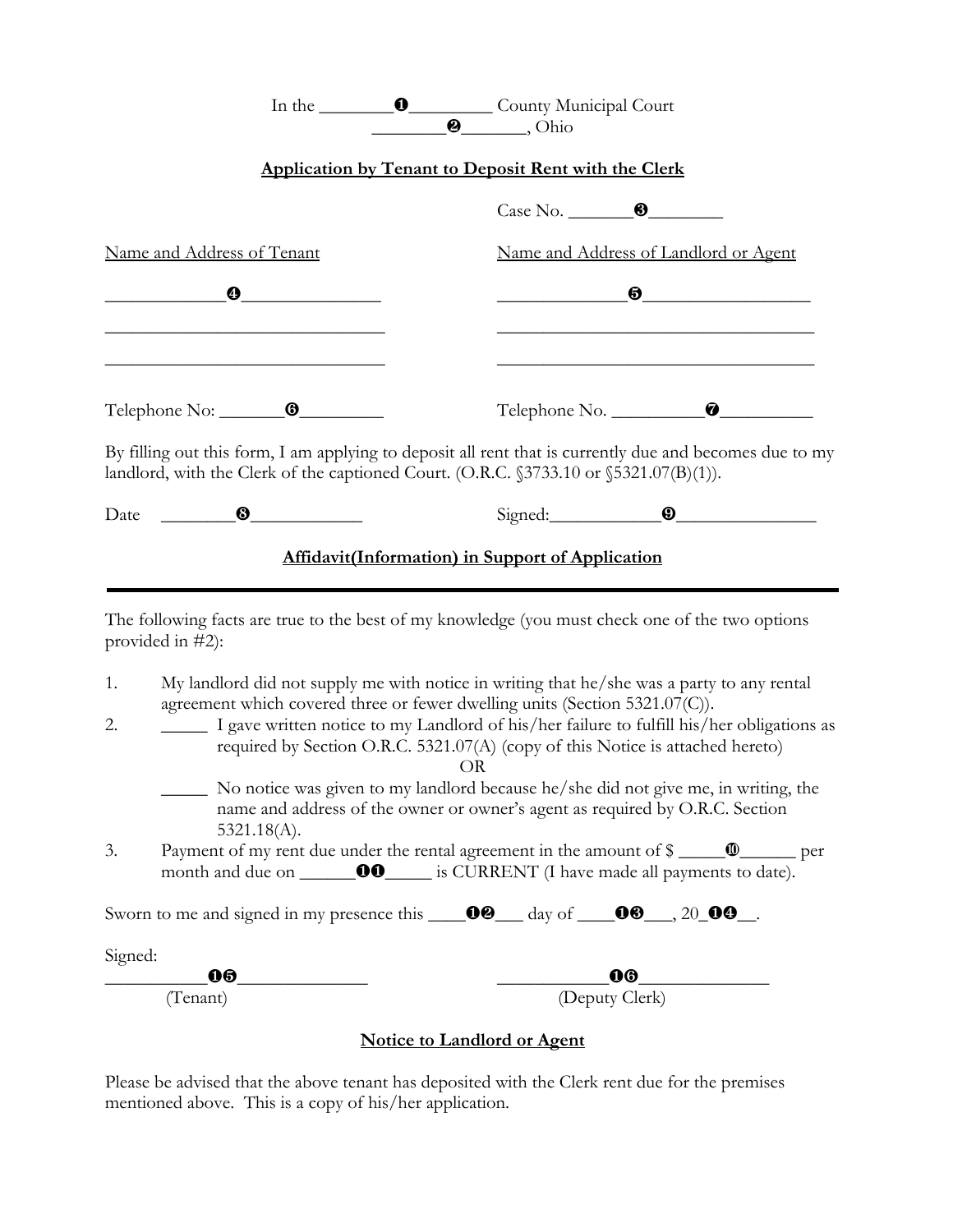| To:   |  |
|-------|--|
|       |  |
|       |  |
|       |  |
|       |  |
|       |  |
| From: |  |

Date:

(Deputy Clerk)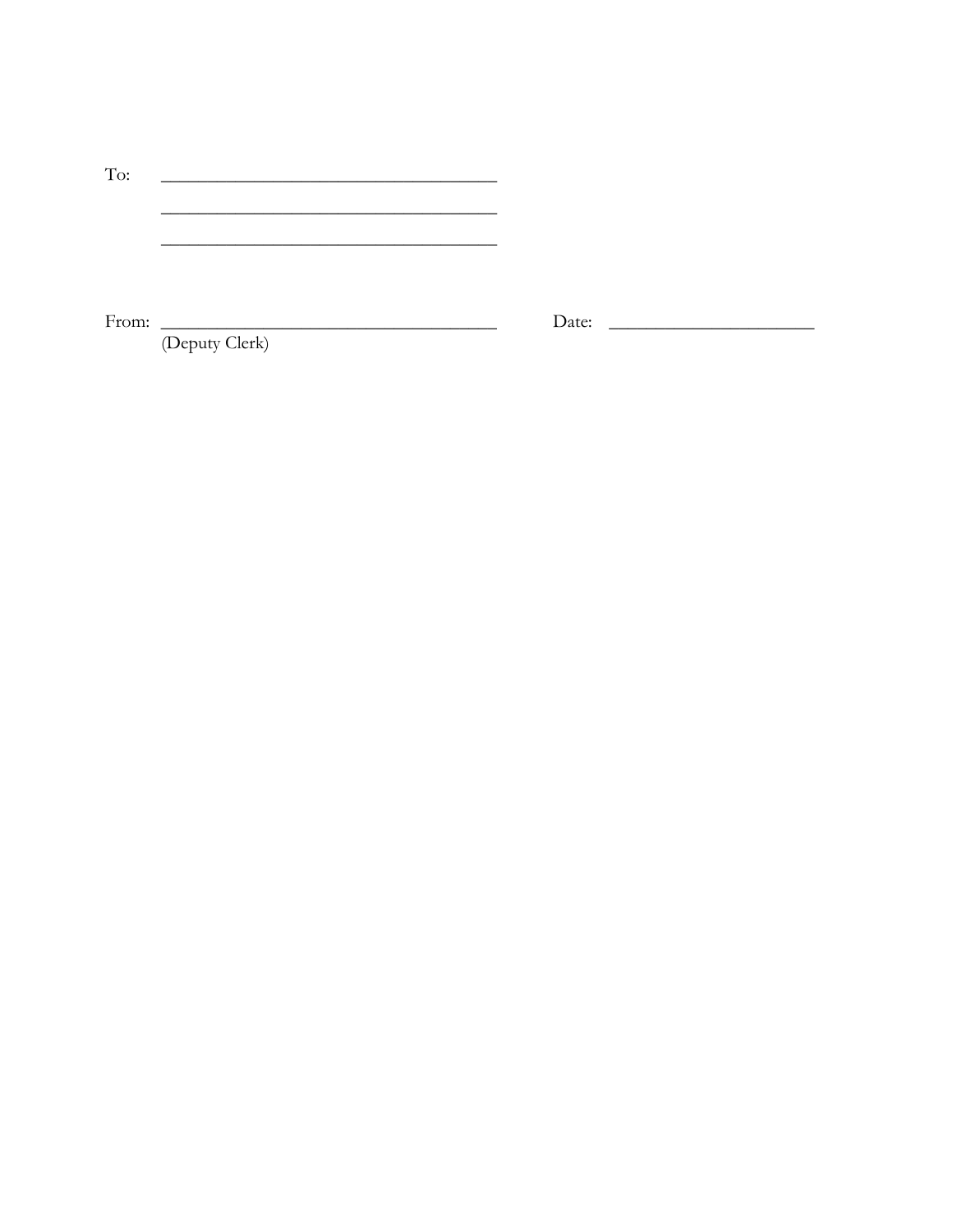In the \_\_\_\_\_\_\_\_\_\_\_\_\_\_\_\_\_\_\_ County Municipal Court \_\_\_\_\_\_\_\_\_\_\_\_\_\_\_\_\_, Ohio **Application by Tenant to Deposit Rent with the Clerk** Case No. Name and Address of Tenant Name and Address of Landlord or Agent  $\overline{\phantom{a}}$  , and the contract of the contract of the contract of the contract of the contract of the contract of the contract of the contract of the contract of the contract of the contract of the contract of the contrac  $\overline{\phantom{a}}$  , and the contract of the contract of the contract of the contract of the contract of the contract of the contract of the contract of the contract of the contract of the contract of the contract of the contrac  $\overline{\phantom{a}}$  , and the contract of the contract of the contract of the contract of the contract of the contract of the contract of the contract of the contract of the contract of the contract of the contract of the contrac Telephone No: \_\_\_\_\_\_\_\_\_\_\_\_\_\_\_\_\_\_ Telephone No. \_\_\_\_\_\_\_\_\_\_\_\_\_\_\_\_\_\_\_\_\_\_ By filling out this form, I am applying to deposit all rent that is currently due and becomes due to my landlord, with the Clerk of the captioned Court. (O.R.C. §3733.121 or §5321.07(B)(1)). Date \_\_\_\_\_\_\_\_\_\_\_\_\_\_\_\_\_\_\_\_ Signed:\_\_\_\_\_\_\_\_\_\_\_\_\_\_\_\_\_\_\_\_\_\_\_\_\_\_\_ **Affidavit(Information) in Support of Application** The following facts are true to the best of my knowledge (you must check one of the two options provided in #2): 1. My landlord did not supply me with notice in writing that he/she was a party to any rental agreement which covered three or fewer dwelling units (Section 5321.07(C)). 2.  $\Box$  I gave written notice to my Landlord of his/her failure to fulfill his/her obligations as required by O.R.C. §5321.07(A) or §3733.10 (copy of this Notice is attached hereto) OR \_\_\_\_\_ No notice was given to my landlord because he/she did not give me, in writing, the name and address of the owner or owner's agent as required by O.R.C. Section 5321.18(A). » Payment of my rent due under the rental agreement in the amount of \$ \_\_\_\_\_\_\_\_\_\_\_ per month and due on  $\qquad \qquad$  is CURRENT (I have made all payments to date). Sworn to me and signed in my presence this  $\frac{1}{20}$  day of  $\frac{1}{20}$ . Signed: \_\_\_\_\_\_\_\_\_\_\_\_\_\_\_\_\_\_\_\_\_\_\_\_\_\_\_\_\_\_\_ \_\_\_\_\_\_\_\_\_\_\_\_\_\_\_\_\_\_\_\_\_\_\_\_\_\_\_\_\_\_\_

(Tenant) (Deputy Clerk)

#### **Notice to Landlord or Agent**

Please be advised that the above tenant has deposited with the Clerk rent due for the premises mentioned above. This is a copy of his/her application.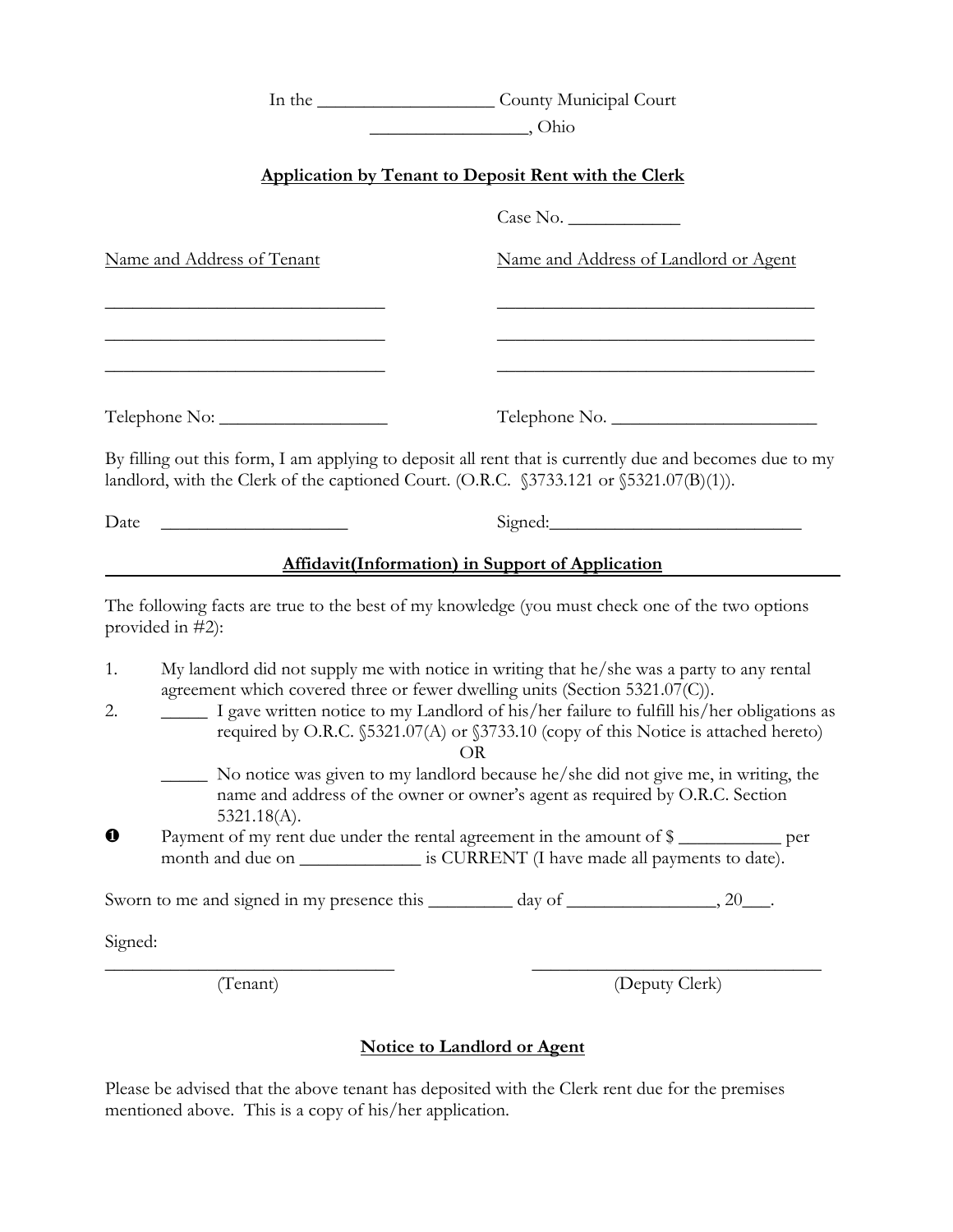| To:   |       |
|-------|-------|
|       |       |
|       |       |
|       |       |
|       |       |
|       |       |
| From: | Date: |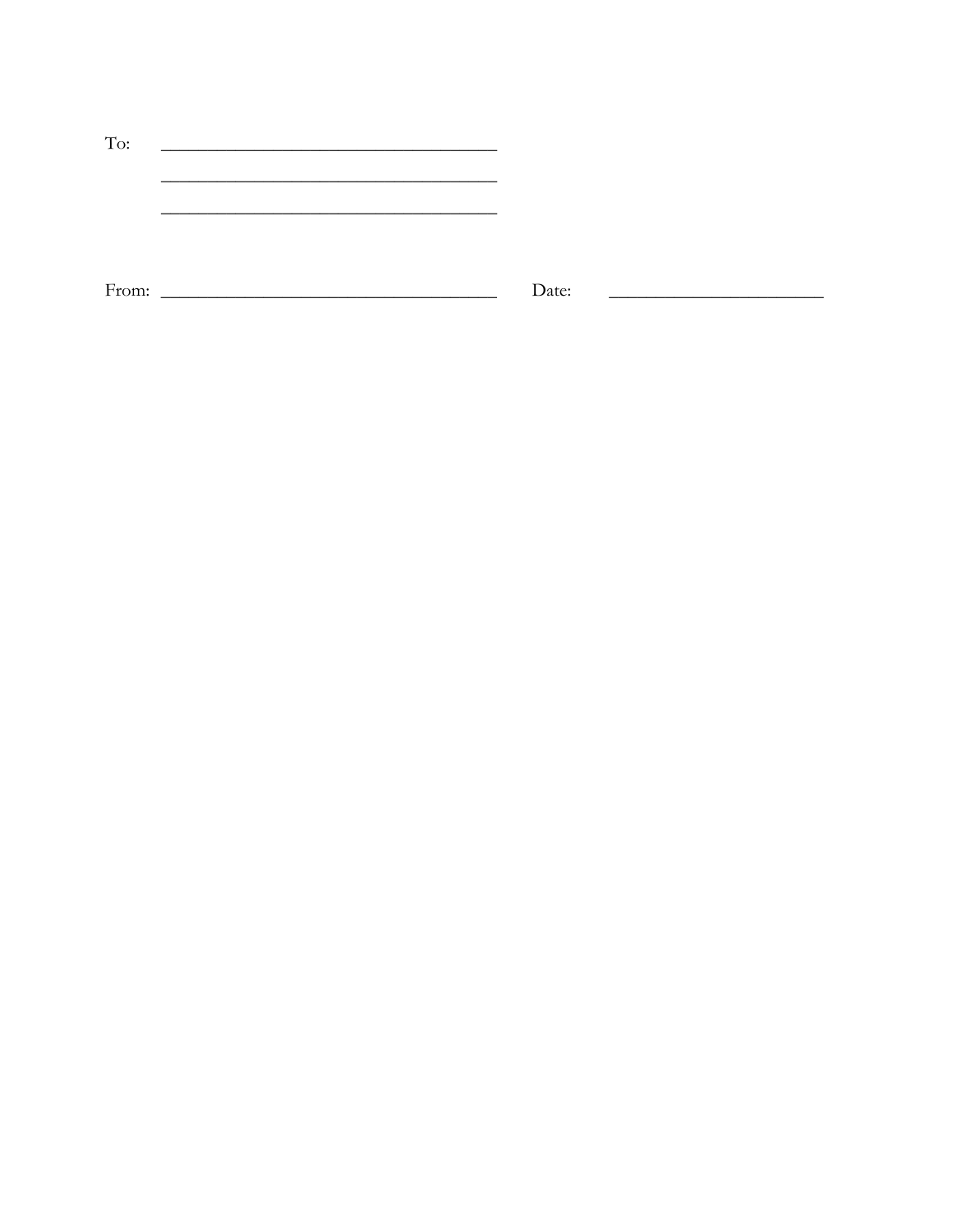### **Instructions to Assist Completion of Application for Reduction of Rent, Order to Repair, Order Allowing Tenant to Use Rent Money to Make Repairs**

USE A BLUE OR BLACK PEN TO FILL IN ALL COURT FORMS. PRINT NEATLY AND CLEARLY. THE COURT WILL NOT ACCEPT YOUR PAPERS IF THEY ARE SLOPPY OR CANNOT BE EASILY READ.

AFTER YOUR FILL IN THIS FORM, STAPLE COPIES OF THE FOLLOWING THINGS TO THE BACK OF THE FORM:

- 1) RECEIPTS YOU GOT FROM THE COURT AFTER EACH RENT DEPOSIT,
- 2) NOTICE LETTER THAT YOU SENT TO YOUR LANDLORD TELLING HIM/HER OF THE PROBLEMS AND HIS/HER OBLIGATION TO MAKE REPAIRS,
- 3) PHOTOGRAPHS OF THE PROBLEMS IN YOUR RENTAL UNIT,
- 4) REPORTS OR ORDERS FROM THE BUILDING OR HEALTH INSPECTORS.

MAKE FOUR COPIES OF THE COMPLETED DOCUMENT AND ATTACHED ITEMS. KEEP ONE COPY FOR YOURSELF AND GIVE THE REMAINING THREE COPIES TO THE COURT. THE COURT WILL MAIL A COPY OF THE DOCUMENT TO YOUR LANDLORD.

At the  $\bullet$  write the name of the Court where you have escrowed your rent.

At the  $\Theta$  write the name of the County in which the Court is located.

At the  $\Theta$  print your name - first and then last.

At the  $\Phi$  write the number that the court assigned to your case when you filed the Application to Deposit Rent With the Court. If no number was assigned leave this blank and the court will fill a case number in for you.

At the  $\Theta$  write your current address (street, city, state, zip code).

1. At the  $\Theta$  write the current address where you rent (street, city, state, zip code).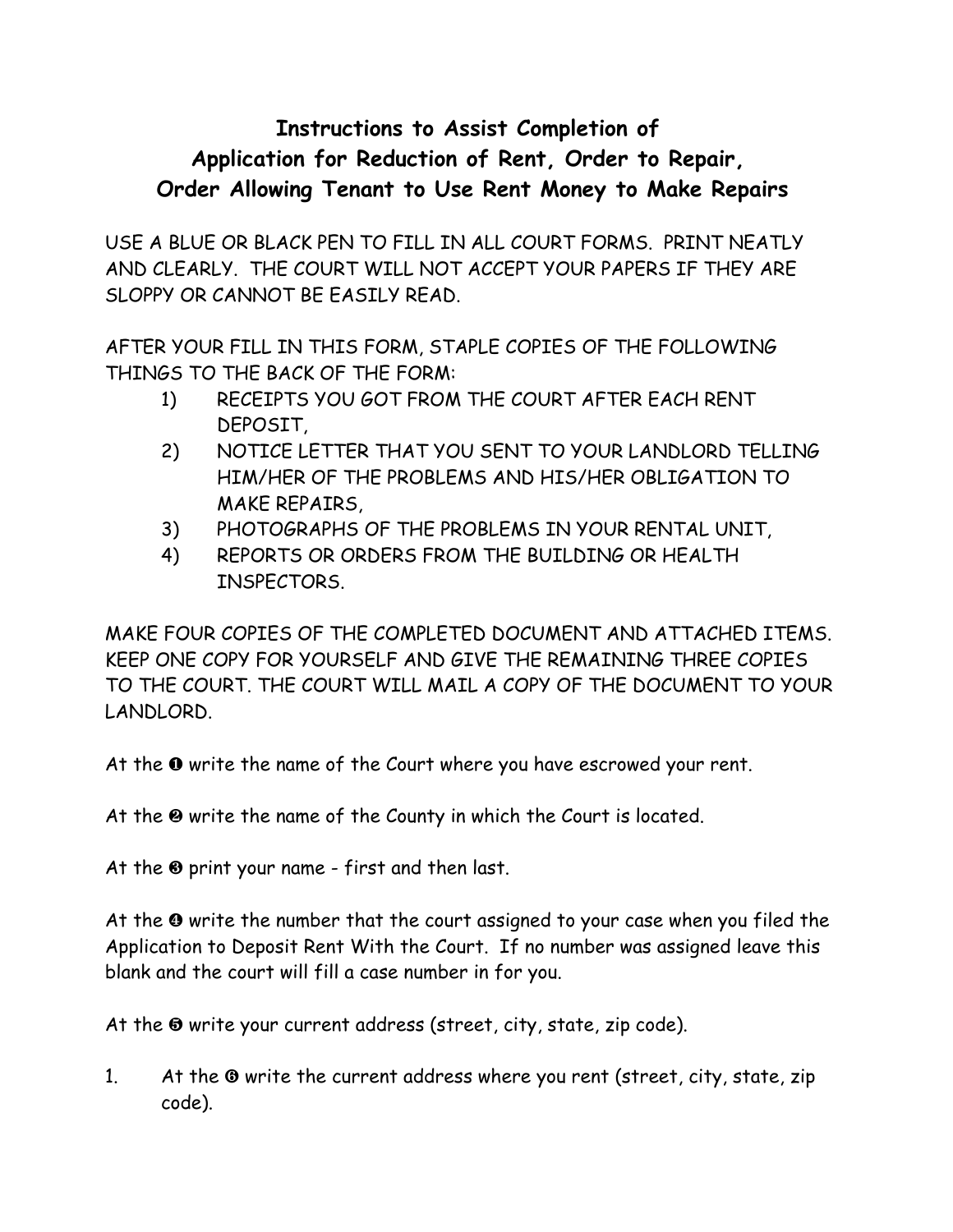- 2. At the  $\odot$  print the name of your landlord (first and then last).
- 4. At the <sup>®</sup> write the date on which you mailed or hand delivered the Notice to your landlord letting him know of the repairs needed.
- 5. At the  $\Omega$  write the amount of rent that you pay each month. At the  $\Omega$  write the date of the month on which your rent payments are due. At the  $\overline{00}$ write the month or months for which you deposited rent with the court.
- 6. At the  $\bullet\bullet$  list the items that your landlord has failed to repair (this list should be the same as the list of needed repairs mentioned in your Notice).
- 7. Put a check mark in the blank for each item that you have in your possession (photographs of the problems in your home or reports/orders from building or health inspectors). If you took photographs of the problems and checked this box, put the date on which those photos were taken in the space provided at  $\bullet\bullet$ . If the building or health department issued a report or order and you checked this box, put the date on which that order/report was issued in the space provided at  $\mathbf{0}\mathbf{0}$  (this date can be found on the report itself).
- 8. Put a check in boxes B, C, and/or D for each thing that your are requesting. You can check B and C or D. You can only check C or D - not both.

If you check B, at the  $\bullet\bullet$  write the date by which you want your landlord to make all the requested repairs (if only a few repairs are requested, give your landlord a few days to make these repairs, if there are many repairs requested, give your landlord at least one week)

If you check  $C$ , at the  $\bullet\bullet$  write the amount of money that you wish to pay each month for rent. (If your rent is \$400 and you only want to pay \$300 because problems have not been repaired, put  $$300$  at the  $@0$ .)

If you check  $D$ , at the  $O\Theta$  write the amount of money you will need to make the requested repairs yourself or to hire someone to make these repairs.

At the  $\mathbf{0}\mathbf{\Omega}$  sign your name. At the  $\mathbf{0}\mathbf{\Omega}$  write the address where you currently live.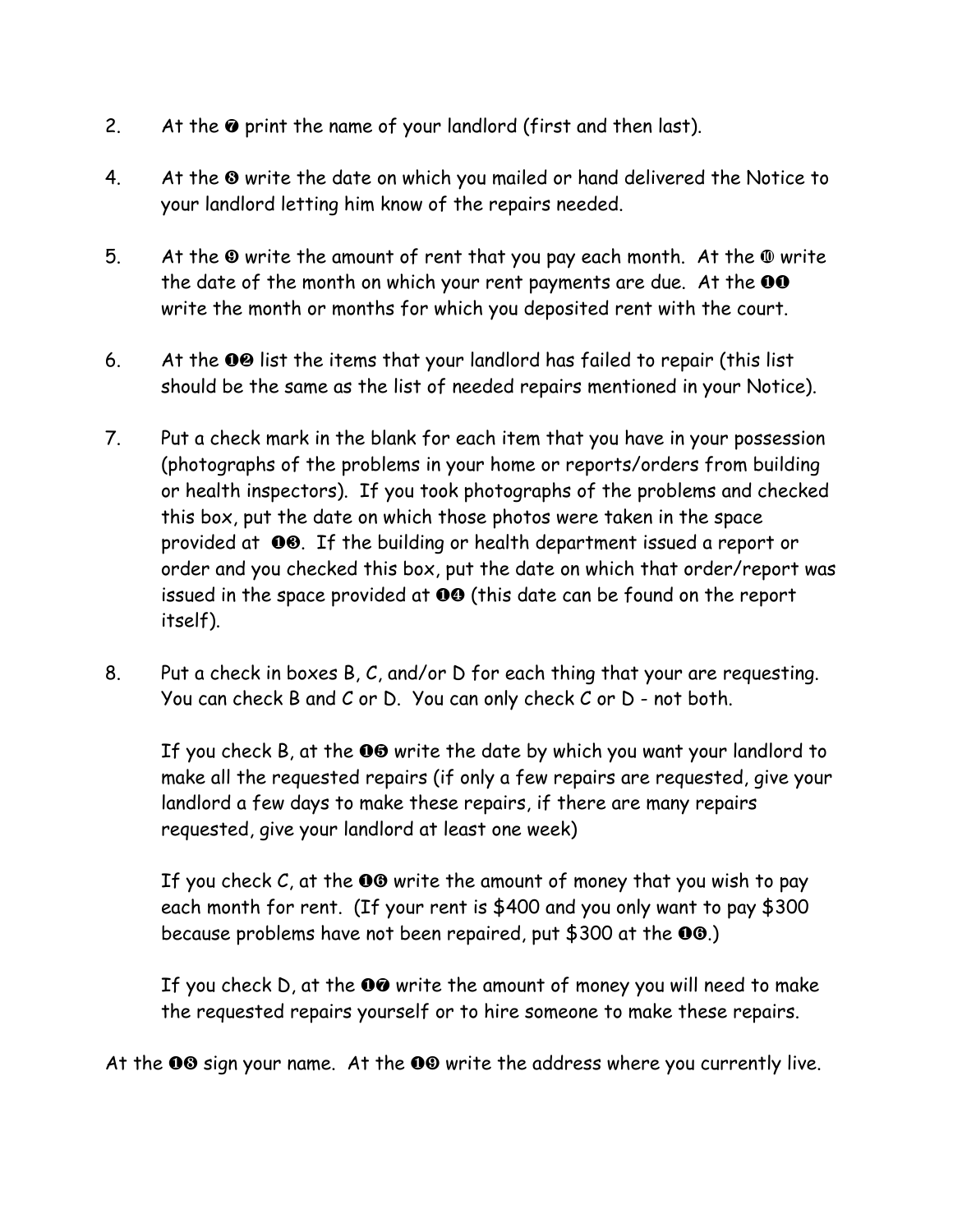#### **CERTIFICATE OF SERVICE**

At the  $\mathbb D$  write the name of your landlord (first and then last).

At the 2 write the address were your landlord lives (should be the same address where you mailed these documents).

At the  $\circledcirc$  write the date of the month on which you mailed these documents.

At the  $\Phi$  write the month in which you mailed these documents.

At the  $\circledcirc$  write the year in which you mailed these documents.

At the  $@$  sign your name.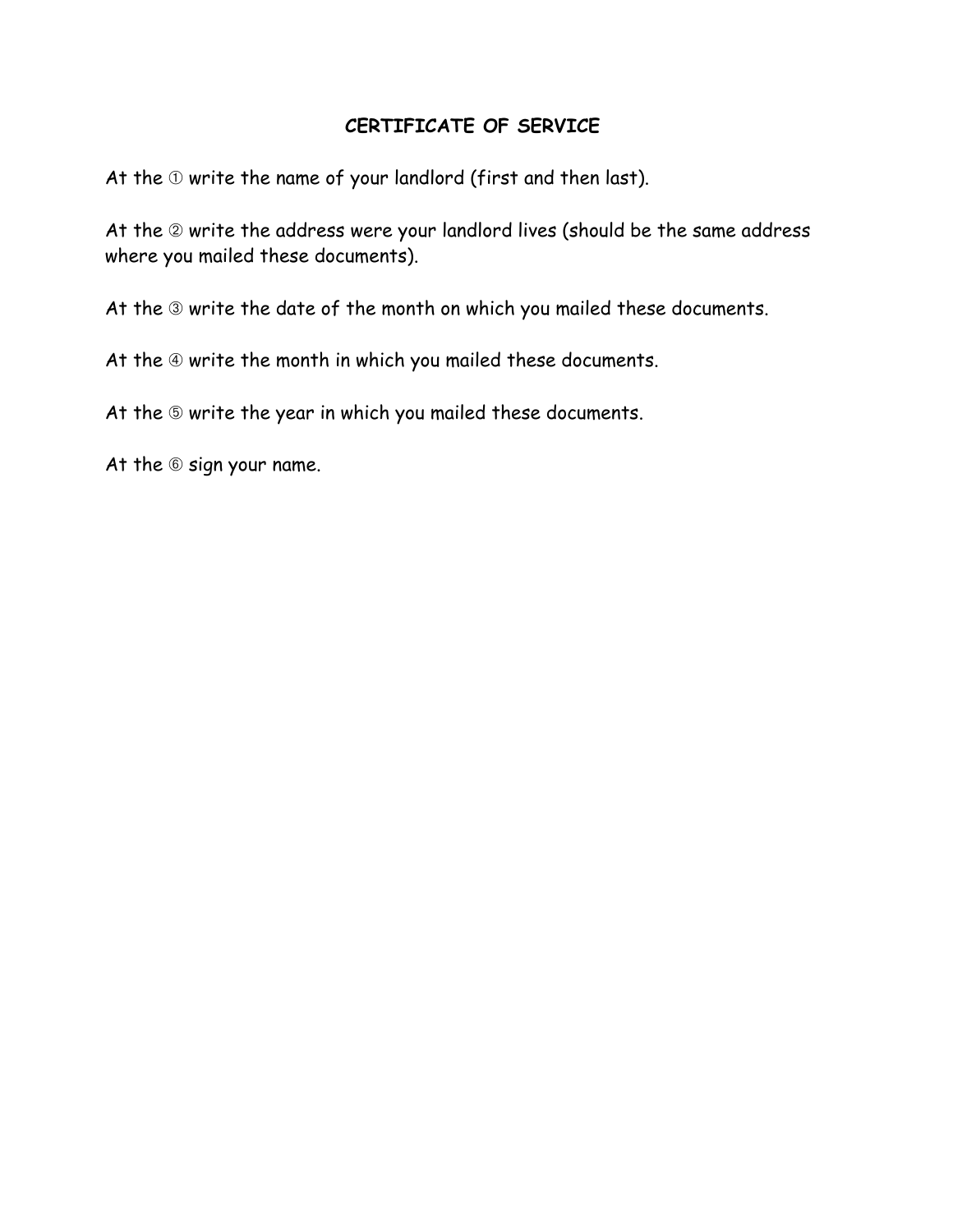| IN THE       | $\mathbf{0}_{\mathsf{L}}$ |                                                                             |                                                                                                                     |                                                                                                                                                                                                                                                                                                                                                                                                                                                                                                                                                                                                                                                                                                                                                                                                                                                                                                                                                                                                                            |
|--------------|---------------------------|-----------------------------------------------------------------------------|---------------------------------------------------------------------------------------------------------------------|----------------------------------------------------------------------------------------------------------------------------------------------------------------------------------------------------------------------------------------------------------------------------------------------------------------------------------------------------------------------------------------------------------------------------------------------------------------------------------------------------------------------------------------------------------------------------------------------------------------------------------------------------------------------------------------------------------------------------------------------------------------------------------------------------------------------------------------------------------------------------------------------------------------------------------------------------------------------------------------------------------------------------|
|              | ❷                         |                                                                             |                                                                                                                     |                                                                                                                                                                                                                                                                                                                                                                                                                                                                                                                                                                                                                                                                                                                                                                                                                                                                                                                                                                                                                            |
| $\bf \Theta$ |                           |                                                                             |                                                                                                                     |                                                                                                                                                                                                                                                                                                                                                                                                                                                                                                                                                                                                                                                                                                                                                                                                                                                                                                                                                                                                                            |
|              | $\bf \odot$               |                                                                             |                                                                                                                     |                                                                                                                                                                                                                                                                                                                                                                                                                                                                                                                                                                                                                                                                                                                                                                                                                                                                                                                                                                                                                            |
| 0            |                           |                                                                             |                                                                                                                     |                                                                                                                                                                                                                                                                                                                                                                                                                                                                                                                                                                                                                                                                                                                                                                                                                                                                                                                                                                                                                            |
|              |                           |                                                                             |                                                                                                                     |                                                                                                                                                                                                                                                                                                                                                                                                                                                                                                                                                                                                                                                                                                                                                                                                                                                                                                                                                                                                                            |
|              |                           |                                                                             |                                                                                                                     |                                                                                                                                                                                                                                                                                                                                                                                                                                                                                                                                                                                                                                                                                                                                                                                                                                                                                                                                                                                                                            |
|              |                           |                                                                             |                                                                                                                     |                                                                                                                                                                                                                                                                                                                                                                                                                                                                                                                                                                                                                                                                                                                                                                                                                                                                                                                                                                                                                            |
|              |                           |                                                                             |                                                                                                                     |                                                                                                                                                                                                                                                                                                                                                                                                                                                                                                                                                                                                                                                                                                                                                                                                                                                                                                                                                                                                                            |
|              |                           |                                                                             |                                                                                                                     |                                                                                                                                                                                                                                                                                                                                                                                                                                                                                                                                                                                                                                                                                                                                                                                                                                                                                                                                                                                                                            |
|              |                           |                                                                             |                                                                                                                     |                                                                                                                                                                                                                                                                                                                                                                                                                                                                                                                                                                                                                                                                                                                                                                                                                                                                                                                                                                                                                            |
|              |                           |                                                                             |                                                                                                                     |                                                                                                                                                                                                                                                                                                                                                                                                                                                                                                                                                                                                                                                                                                                                                                                                                                                                                                                                                                                                                            |
|              |                           |                                                                             |                                                                                                                     |                                                                                                                                                                                                                                                                                                                                                                                                                                                                                                                                                                                                                                                                                                                                                                                                                                                                                                                                                                                                                            |
|              |                           |                                                                             |                                                                                                                     |                                                                                                                                                                                                                                                                                                                                                                                                                                                                                                                                                                                                                                                                                                                                                                                                                                                                                                                                                                                                                            |
|              |                           |                                                                             |                                                                                                                     |                                                                                                                                                                                                                                                                                                                                                                                                                                                                                                                                                                                                                                                                                                                                                                                                                                                                                                                                                                                                                            |
|              |                           |                                                                             |                                                                                                                     |                                                                                                                                                                                                                                                                                                                                                                                                                                                                                                                                                                                                                                                                                                                                                                                                                                                                                                                                                                                                                            |
|              |                           | (tenant's name)<br>(tenant's address)<br>deposited with the Clerk of Court. | The landlord of the residential premises where I live is<br>He/she is a landlord, as defined by O.R.C. §5321.01(B). | MUNICIPAL/COUNTY COURT<br>COUNTY, OHIO<br>Case No. $\qquad \qquad \bullet$<br><b>APPLICATION FOR REDUCTION</b><br>OF RENT, ORDER TO REPAIR,<br>AND ORDER ALLOWING TENANT<br>TO USE DEPOSITED RENT TO MAKE<br><b>REPAIRS (O.R.C. 5321.07)</b><br><u> 1989 - Johann Barbara, martin amerikan basar dan basa dan basa dan basa dalam basa dalam basa dalam basa dan</u><br>My landlord and I entered into a rental agreement as defined by O.R.C. §5321.01(D).<br>mail, the attached Notice to my landlord. (Copy of Notice, attached hereto as Exhibit)<br>My rent is in the amount of $\Box$ $\Theta$ per month and is due on or before the $\Box$ of<br>the month. The rent due for the month(s) of $\qquad \qquad \bullet \bullet$ has been<br>On the date the attached notice was delivered, my landlord was in violation of the<br>obligations imposed on him by O.R.C. §5321.04 and/or the rental agreement we entered.<br>The acts and/or omissions constituting such violations are specified in the attached notice |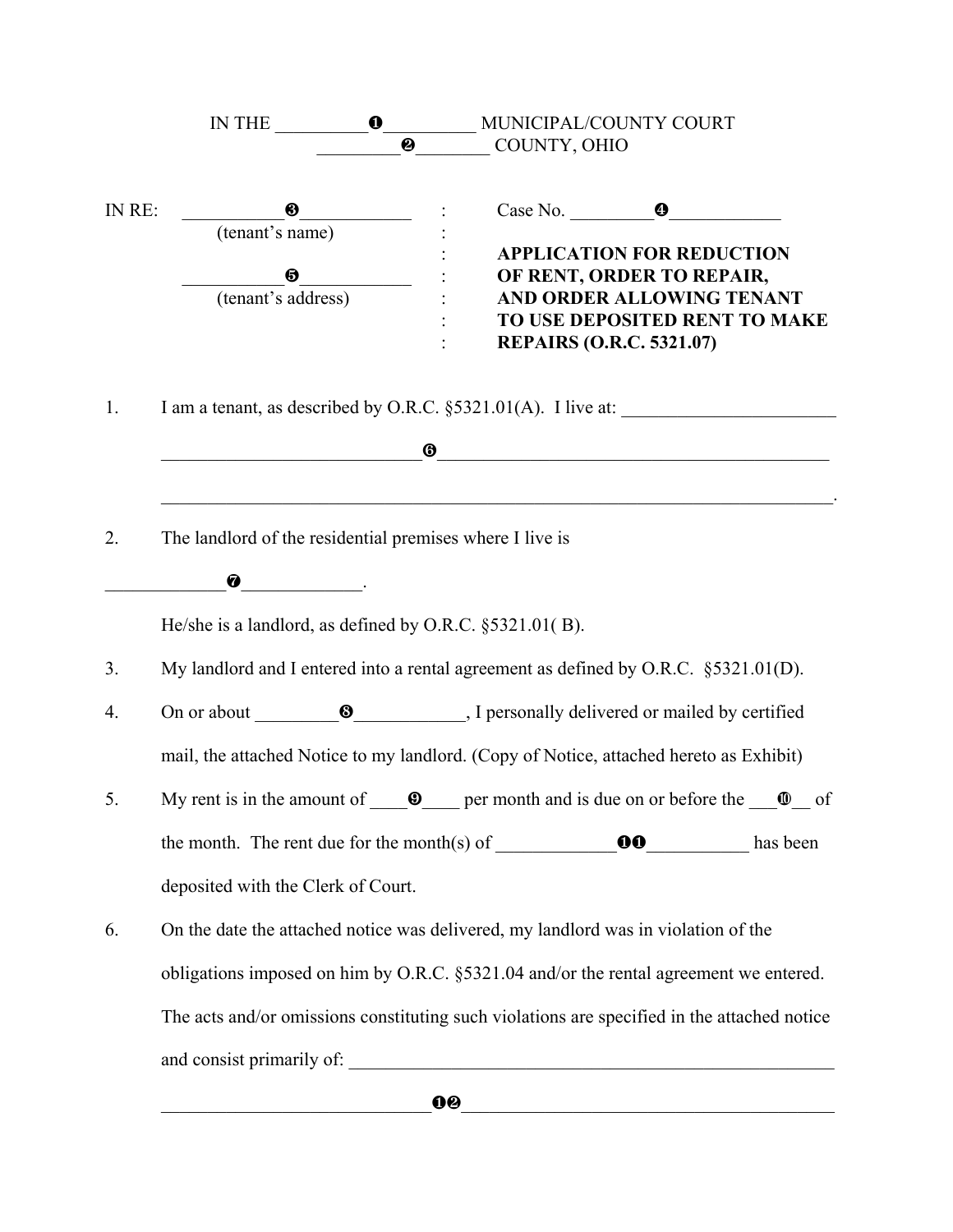- 7. The following items are attached hereto as Exhibits:
	- Photographs of the problems needing repair, taken on  $\bullet$ Reports and/or orders from the Department of Buildings and Inspections or the Health Department, requiring my landlord to repair the violations listed in the above paragraph. This report/order was issued on  $\qquad \qquad \bullet \bullet$
- 8. The landlord has failed to remedy the conditions specified in the attached notice. WHEREFORE, tenant applies to this Court for orders:
	- That landlord pay the costs of this action. A.
	- Directing the landlord to remedy the conditions specified in the attached  $B<sub>r</sub>$ notice on or before **OG** ;
	- Reducing the periodic rent due to the landlord to  $\bullet$   $\bullet$  dollars per  $C_{\cdot}$ month until landlord makes the requested repairs;
	- Allow the tenant to use  $\bullet\bullet$  dollars of the rent deposited to D.

make the repairs that landlord has failed to make.

Respectfully submitted,

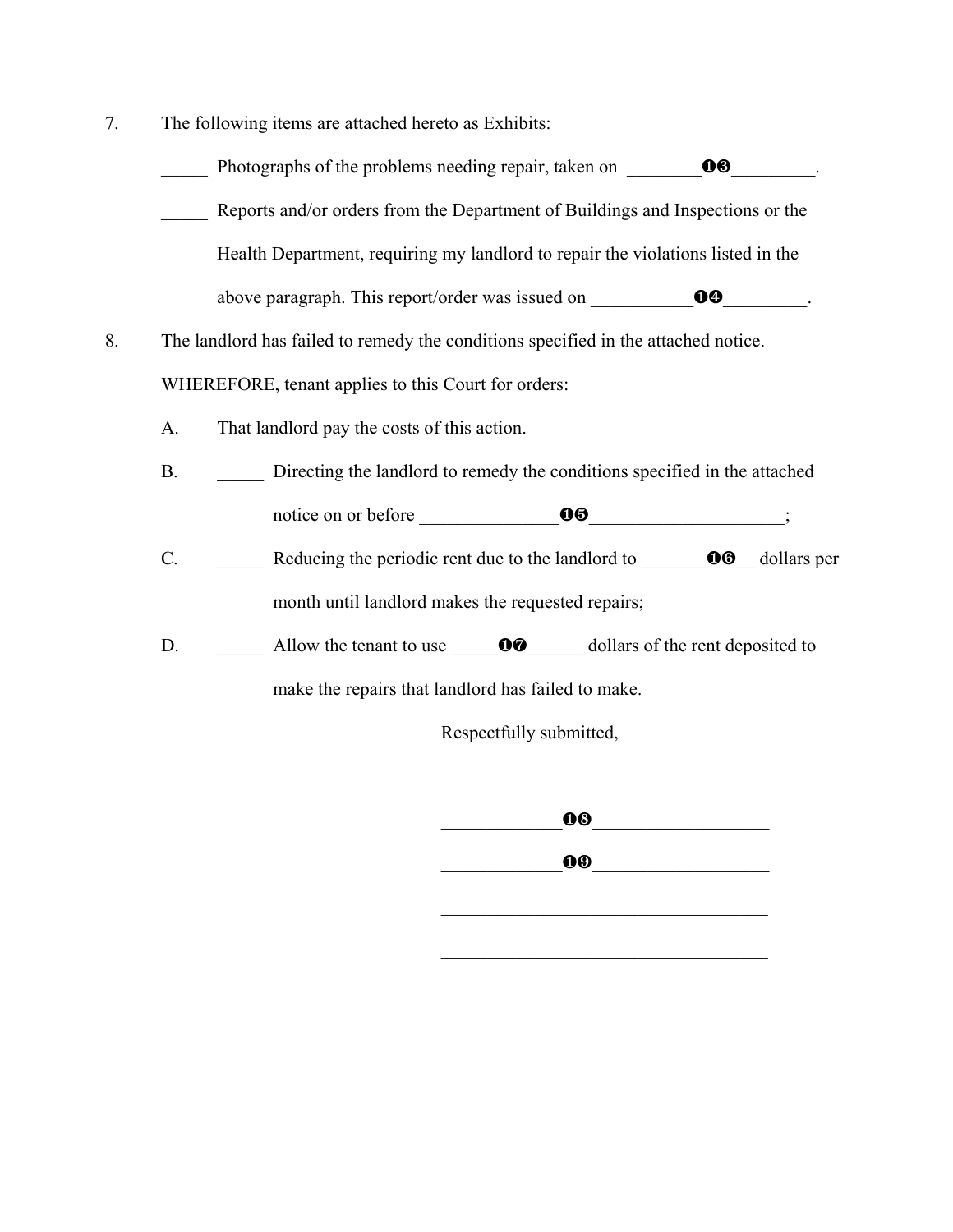#### **CERTIFICATE OF SERVICE**

| I hereby certify that a copy of this document was served on |     |        |     |                | at  |
|-------------------------------------------------------------|-----|--------|-----|----------------|-----|
| this address:                                               | (2  |        |     |                | The |
| document was sent by regular mail this                      | (3) | day of | (4) | $\circ$<br>ZO. |     |

 $\underbrace{\hspace{2.5cm} \circledcirc \hspace{2.2cm} \cdots \hspace{2.2cm} \cdots \hspace{2.2cm}}_{\hspace{2.0pt} 0 \hspace{2.3cm} \cdots \hspace{2.3cm}}$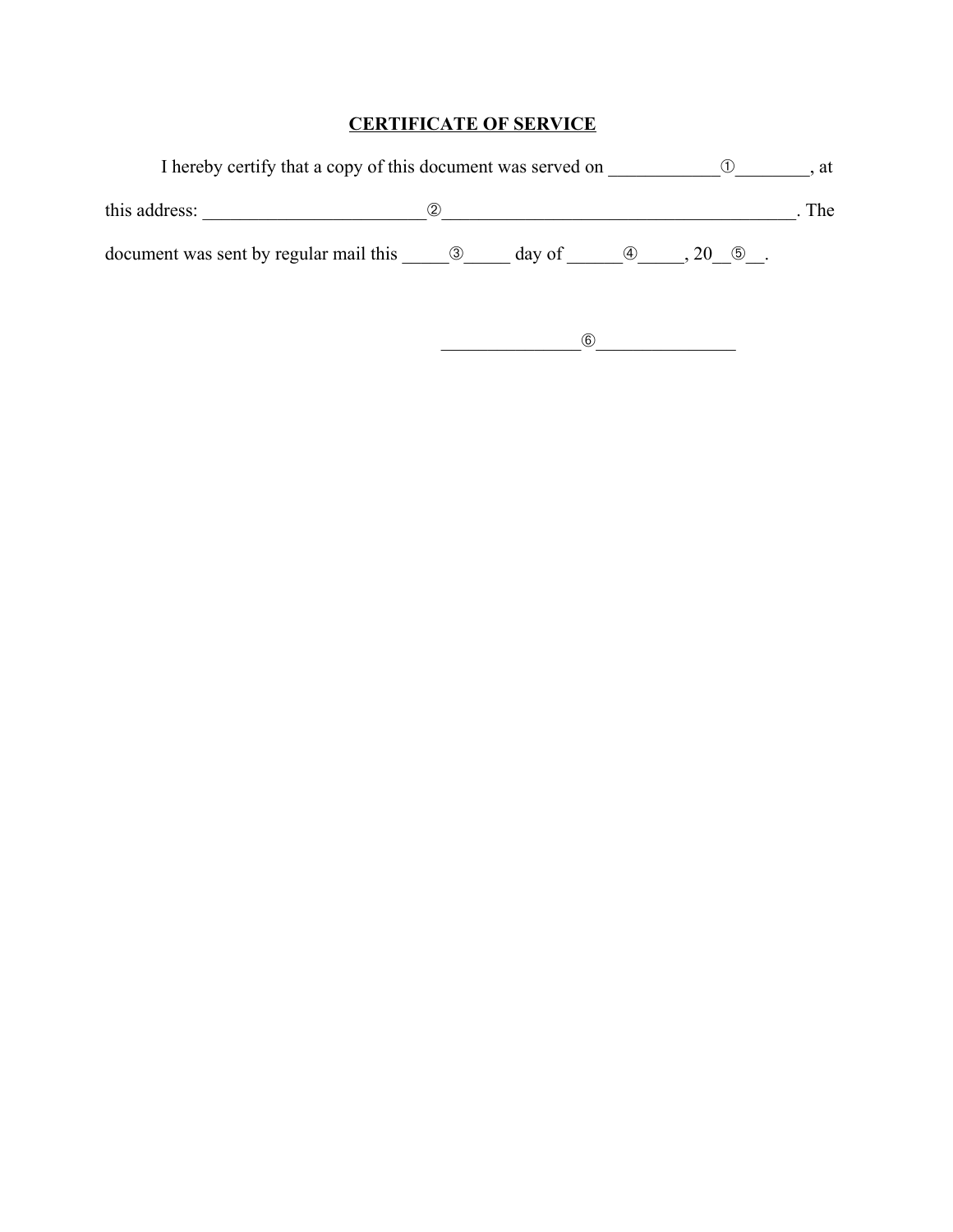|        |                                                                                                                                 | COUNTY, OHIO                                                                                                                                                                                                                                                               |
|--------|---------------------------------------------------------------------------------------------------------------------------------|----------------------------------------------------------------------------------------------------------------------------------------------------------------------------------------------------------------------------------------------------------------------------|
| IN RE: | (tenant's name)<br>(tenant's address)                                                                                           | Case No.<br><b>APPLICATION FOR REDUCTION</b><br>OF RENT, ORDER TO REPAIR,<br>AND ORDER ALLOWING TENANT<br>TO USE DEPOSITED RENT TO MAKE<br><b>REPAIRS (O.R.C. 5321.07)</b>                                                                                                 |
| 1.     |                                                                                                                                 | I am a tenant, as described by O.R.C. §5321.01(A). I live at:                                                                                                                                                                                                              |
| 2.     |                                                                                                                                 |                                                                                                                                                                                                                                                                            |
| 3.     | He/she is a landlord, as defined by O.R.C. §5321.01(B).                                                                         | My landlord and I entered into a rental agreement as defined by O.R.C. §5321.01(D).                                                                                                                                                                                        |
| 4.     |                                                                                                                                 |                                                                                                                                                                                                                                                                            |
| 5.     | the attached Notice to my landlord. (Copy of Notice, attached hereto as Exhibit)<br>the month. The rent due for the month(s) of | My rent is in the amount of <u>equal permonth</u> and is due on or before the <u>equal</u> of<br>has been                                                                                                                                                                  |
|        | deposited with the Clerk of Court.                                                                                              |                                                                                                                                                                                                                                                                            |
| 6.     |                                                                                                                                 | On the date the attached notice was delivered, my landlord was in violation of the<br>obligations imposed on him by O.R.C. §5321.04 and/or the rental agreement we entered.<br>The acts and/or omissions constituting such violations are specified in the attached notice |
|        |                                                                                                                                 |                                                                                                                                                                                                                                                                            |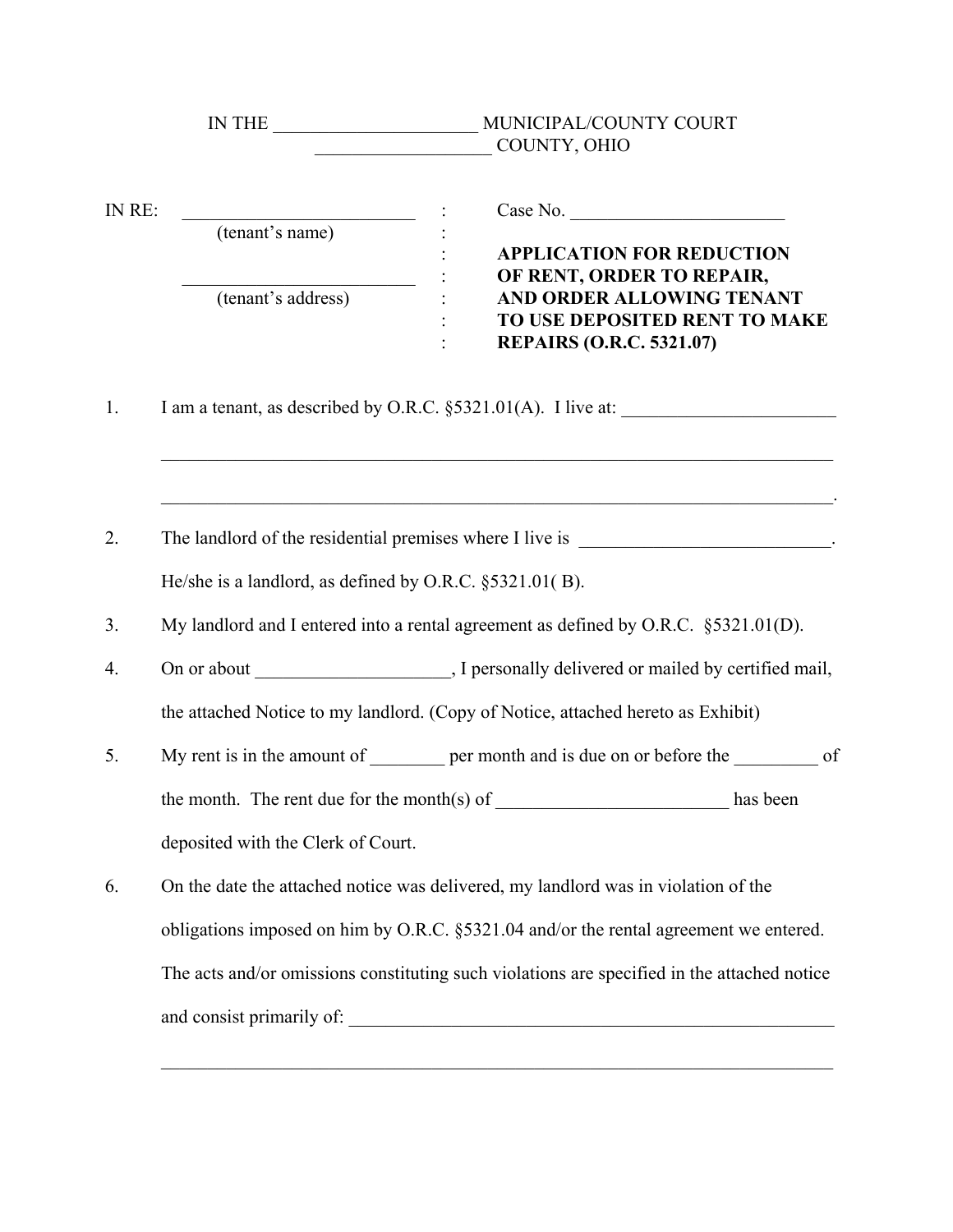- 7. The following items are attached hereto as Exhibits:
	- Photographs of the problems needing repair, taken on \_\_\_\_\_\_\_\_\_\_\_\_\_\_\_\_\_\_\_\_.
	- Reports and/or orders from the Department of Buildings and Inspections or the Health Department, requiring my landlord to repair the violations listed in the above paragraph. This report/order was issued on \_\_\_\_\_\_\_\_\_\_\_\_\_\_\_\_\_\_\_\_\_\_\_\_\_.
- 8. The landlord has failed to remedy the conditions specified in the attached notice. WHEREFORE, tenant applies to this Court for orders:
	- A. That landlord pay the costs of this action.
	- B. \_\_\_\_\_ Directing the landlord to remedy the conditions specified in the attached notice on or before \_\_\_\_\_\_\_\_\_\_\_\_\_\_\_\_\_\_\_\_\_\_\_\_\_\_\_\_\_\_;
	- C. \_\_\_\_\_ Reducing the periodic rent due to the landlord to \_\_\_\_\_\_\_\_\_\_\_ dollars per month until landlord makes the requested repairs;
	- D. Allow the tenant to use  $\qquad \qquad$  dollars of the rent deposited to make the repairs that landlord has failed to make.

Respectfully submitted,

 $\mathcal{L}_\text{max}$  , where  $\mathcal{L}_\text{max}$  and  $\mathcal{L}_\text{max}$  and  $\mathcal{L}_\text{max}$ 

 $\mathcal{L}_\text{max}$ 

 $\mathcal{L}_\text{max}$  , where  $\mathcal{L}_\text{max}$  and  $\mathcal{L}_\text{max}$  and  $\mathcal{L}_\text{max}$ 

 $\mathcal{L}_\text{max}$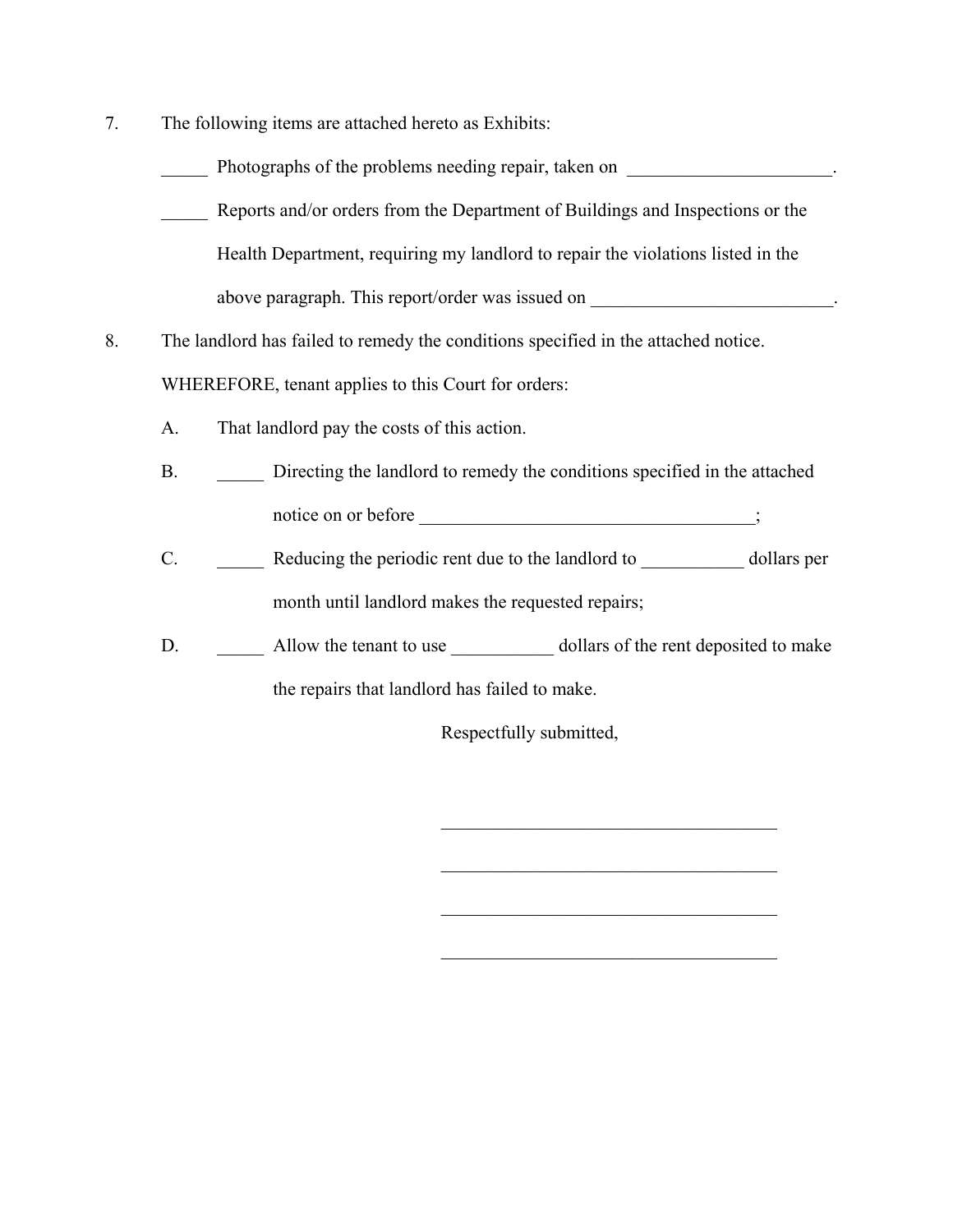#### **CERTIFICATE OF SERVICE**

| I hereby certify that a copy of this document was served on |        |  |       |  |  |
|-------------------------------------------------------------|--------|--|-------|--|--|
| this address:                                               |        |  | . The |  |  |
| document was sent by regular mail this                      | day of |  |       |  |  |

(Deputy Clerk)

 $\mathcal{L}_\text{max}$  , where  $\mathcal{L}_\text{max}$  and  $\mathcal{L}_\text{max}$  and  $\mathcal{L}_\text{max}$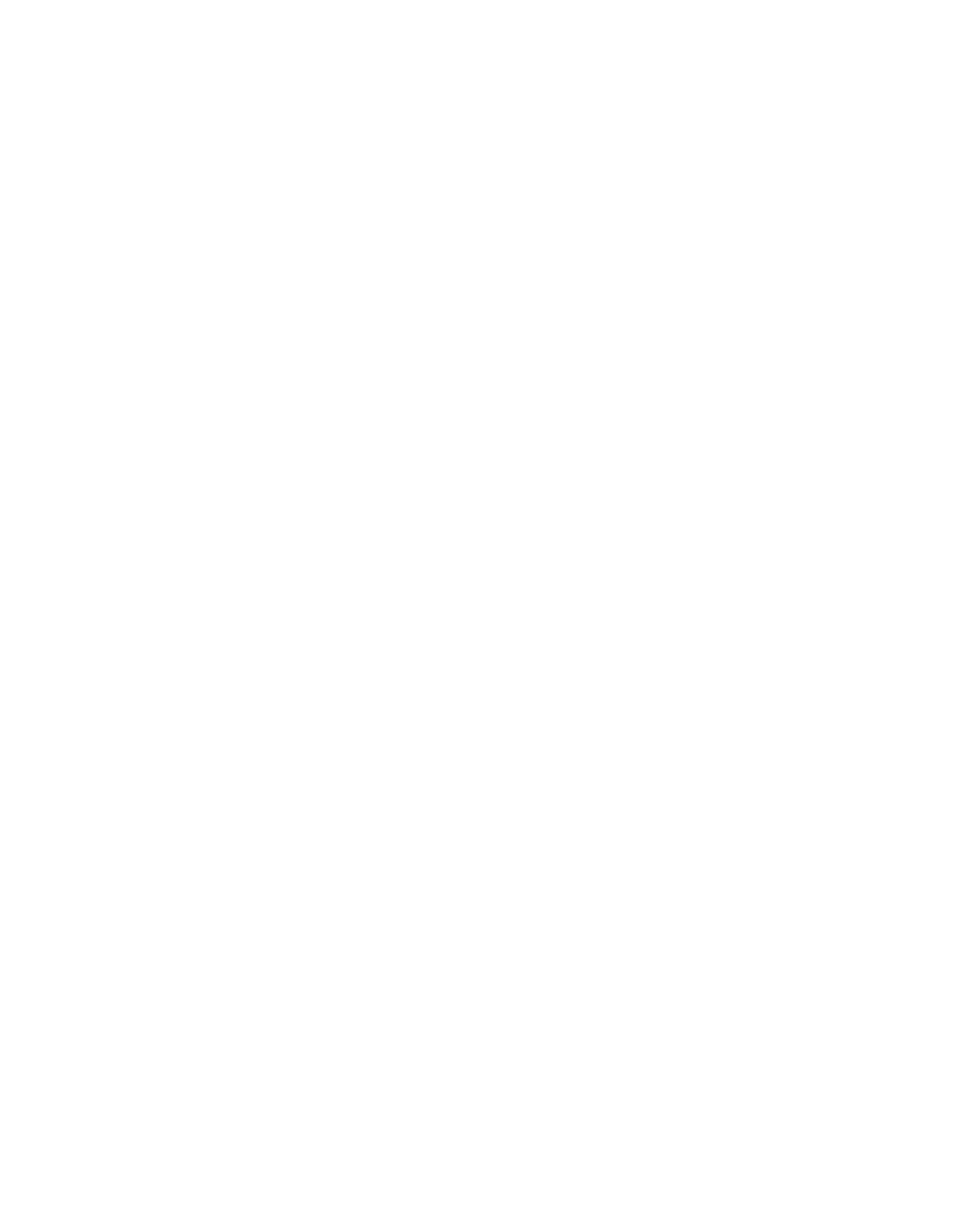#### Did You Find This Packet Useful?

Please answer the following questions. We want to hear from you - what you found helpful or confusing about this packet. Your answers will allow us to make these packets more useful for others. Please answer these questions and mail to:

#### **Ohio State Legal Services Association 555 Buttles Avenue Columbus Ohio 43215**

- 1. What was the name of the packet you were given?
- 2. How did you get this packet?
	- $\Box$  legal aid
	- $\Box$  court
	- v other \_\_\_\_\_\_\_\_\_\_\_\_\_\_\_\_\_\_\_\_\_\_\_\_\_\_\_\_\_\_\_\_\_\_\_\_\_\_\_\_\_\_\_
- 3. Was the information in this packet:
	- (check one)
	- $\Box$  clear
	- $\Box$  somewhat confusing
	- $\Box$  totally confusing / could not understand

if you found the packet somewhat or totally confusing, what words or phases were difficult to understand?

 $\mathcal{L}_\mathcal{L} = \{ \mathcal{L}_\mathcal{L} = \{ \mathcal{L}_\mathcal{L} = \{ \mathcal{L}_\mathcal{L} = \{ \mathcal{L}_\mathcal{L} = \{ \mathcal{L}_\mathcal{L} = \{ \mathcal{L}_\mathcal{L} = \{ \mathcal{L}_\mathcal{L} = \{ \mathcal{L}_\mathcal{L} = \{ \mathcal{L}_\mathcal{L} = \{ \mathcal{L}_\mathcal{L} = \{ \mathcal{L}_\mathcal{L} = \{ \mathcal{L}_\mathcal{L} = \{ \mathcal{L}_\mathcal{L} = \{ \mathcal{L}_\mathcal{$  $\mathcal{L}_\text{max} = \mathcal{L}_\text{max} = \mathcal{L}_\text{max} = \mathcal{L}_\text{max} = \mathcal{L}_\text{max} = \mathcal{L}_\text{max} = \mathcal{L}_\text{max} = \mathcal{L}_\text{max} = \mathcal{L}_\text{max} = \mathcal{L}_\text{max} = \mathcal{L}_\text{max} = \mathcal{L}_\text{max} = \mathcal{L}_\text{max} = \mathcal{L}_\text{max} = \mathcal{L}_\text{max} = \mathcal{L}_\text{max} = \mathcal{L}_\text{max} = \mathcal{L}_\text{max} = \mathcal{$ 

4. Was the information in this packet:

(check one)

- $\Box$  easy to read
- $\Box$  hard to read
- 5. The information in this packet:

(check one)

- $\Box$  answered *all* of my questions
- $\Box$  answered *some* of my questions
- $\Box$  did not answer any of my questions

if the packet did *not* answer *all* of your questions, what questions did you need answers for:

 $\mathcal{L}_\mathcal{L} = \mathcal{L}_\mathcal{L} = \mathcal{L}_\mathcal{L} = \mathcal{L}_\mathcal{L} = \mathcal{L}_\mathcal{L} = \mathcal{L}_\mathcal{L} = \mathcal{L}_\mathcal{L} = \mathcal{L}_\mathcal{L} = \mathcal{L}_\mathcal{L} = \mathcal{L}_\mathcal{L} = \mathcal{L}_\mathcal{L} = \mathcal{L}_\mathcal{L} = \mathcal{L}_\mathcal{L} = \mathcal{L}_\mathcal{L} = \mathcal{L}_\mathcal{L} = \mathcal{L}_\mathcal{L} = \mathcal{L}_\mathcal{L}$